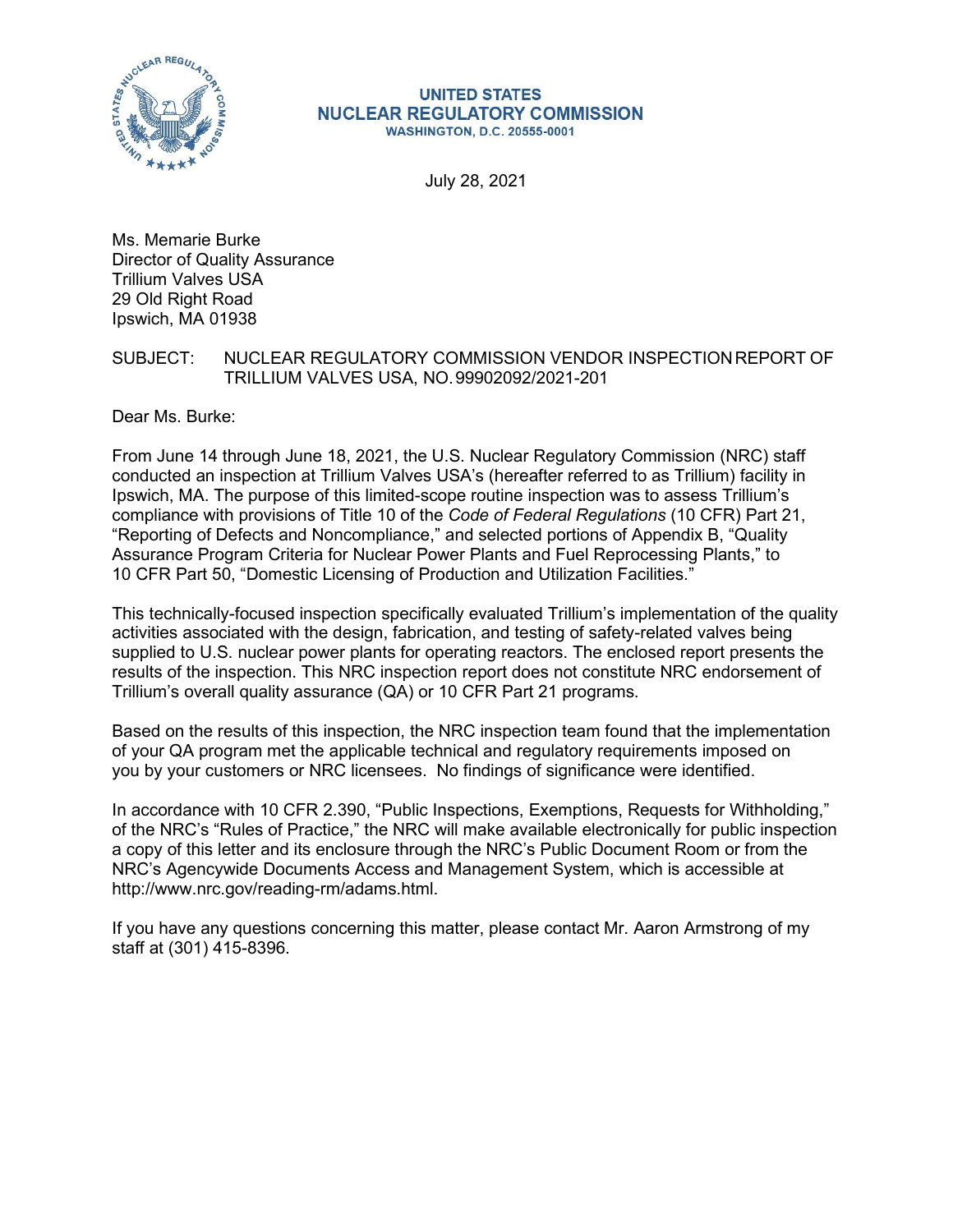Sincerely,

Kerri A. Kavanagh, Chief

Signed by Kavanagh,  $H_{\text{max}}K=\bigwedge$ on 07/28/21

Quality Assurance and Vendor Inspection Branch Division of Reactor Oversight Office of Nuclear Reactor Regulation

Docket No.: 99902092

EPID No.: I-2021-201-0044

Enclosures:

1. Inspection Report No. 99902092/2021-201 and Attachment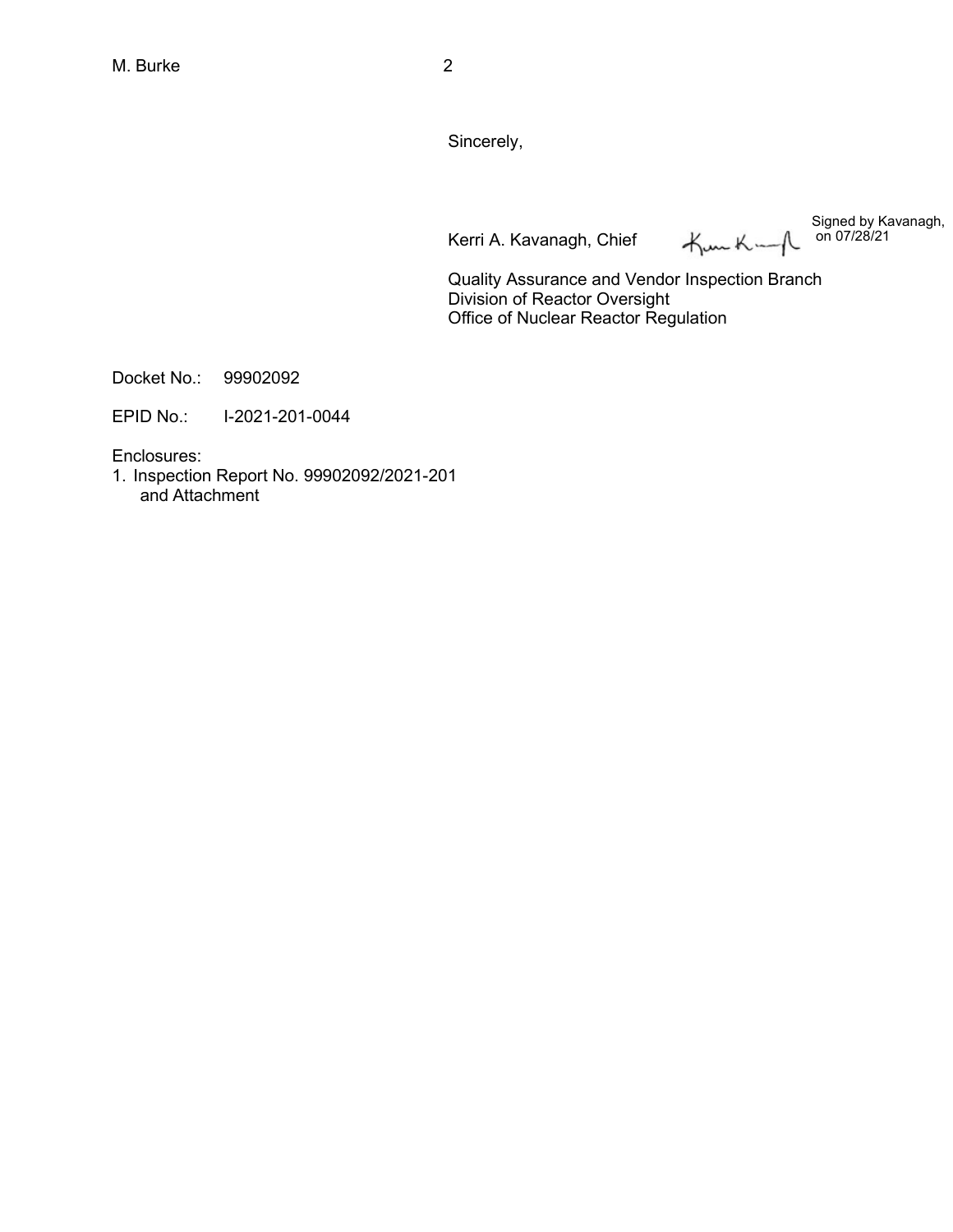SUBJECT: NUCLEAR REGULATORY COMMISSION VENDOR INSPECTION REPORT OF TRILLIUM VALVES USA, NO. 99902092/2021-201 Dated: July 28, 2021

DISTRIBUTION: [Memarie.Burke@trilliumflow.com](mailto:Memarie.Burke@trilliumflow.com) ASakadales ConE\_Resource CMiller JNakoski KMorgan-Butler NRR\_DRO\_IQVB Distribution

| <b>ADAMS Accession No.: ML21201A328</b> |                       |               | <b>NRR-106</b> |
|-----------------------------------------|-----------------------|---------------|----------------|
| <b>OFFICE</b>                           | NRR/DRO/IQVB          | NRR/DRO/IQVB  | NRR/DRO/IQVB   |
| <b>NAME</b>                             | AArmstrong            | <b>DPark</b>  | OAyegbusi      |
| <b>DATE</b>                             | 07/27/2021            | 07/27/2021    | 07/27/2021     |
| <b>OFFICE</b>                           | NRR/DRO/IQVB          | NRR/DEX/EMIB  | NRR/DRO/IQVB   |
| <b>NAME</b>                             | <b>YDiaz-Castillo</b> | <b>ITseng</b> | KKavanagh      |
| <b>DATE</b>                             | 07/27/2021            | 07/27/2021    | 07/28/2021     |

**OFFICIAL RECORD COPY**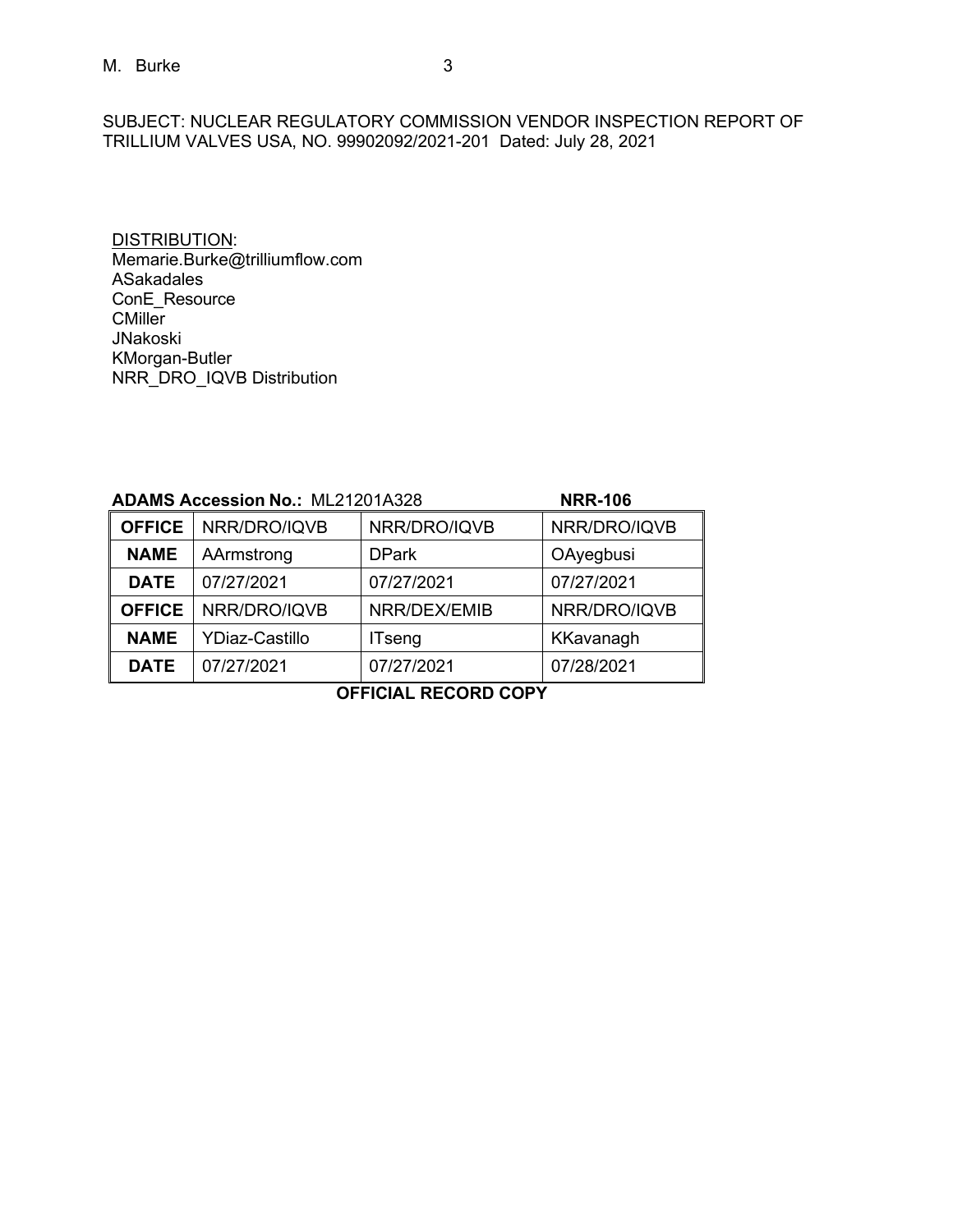## **U.S. NUCLEAR REGULATORY COMMISSION OFFICE OF NUCLEAR REACTOR REGULATION DIVISION OF REACTOR OVERSIGHT VENDOR INSPECTION REPORT**

| Docket No.:                       | 99902092                                                                                                                                                                                                                                                                                                                 |                                                              |                            |  |
|-----------------------------------|--------------------------------------------------------------------------------------------------------------------------------------------------------------------------------------------------------------------------------------------------------------------------------------------------------------------------|--------------------------------------------------------------|----------------------------|--|
| Report No.:                       | 99902092/2021-201                                                                                                                                                                                                                                                                                                        |                                                              |                            |  |
| Vendor:                           | <b>Trillium Valves USA</b><br>29 Old Right Road<br>Ipswich, MA 01938                                                                                                                                                                                                                                                     |                                                              |                            |  |
| <b>Vendor Contact:</b>            | Ms. Memarie Burke<br><b>Director of Quality Assurance</b><br>Email: Memarie.Burke@trilliumflow.com<br>Office: (978) 825-2553                                                                                                                                                                                             |                                                              |                            |  |
| <b>Nuclear Industry Activity:</b> | Trillium Valves USA's (hereafter referred to as Trillium) is an<br>American Society of Mechanical Engineers (ASME) nuclear<br>Certificate Holder. Trillium's scope of supply for the U.S. nuclear<br>power plants includes the design, manufacture, and testing of<br>ASME safety-related valves for operating reactors. |                                                              |                            |  |
| <b>Inspection Dates:</b>          | June 14-18, 2021                                                                                                                                                                                                                                                                                                         |                                                              |                            |  |
| Inspectors:                       | Aaron Armstrong<br>Dong Park<br>Odunayo Ayegbusi<br>Yamir Diaz-Castillo                                                                                                                                                                                                                                                  | NRR/DRO/IQVB<br>NRR/DRO/IQVB<br>NRR/DRO/IQVB<br>NRR/DRO/IQVB | <b>Team Leader</b>         |  |
| <b>Technical Specialists:</b>     | lan Tseng<br><b>Thomas Scarbrough</b><br>Bedi Gurjendra                                                                                                                                                                                                                                                                  | NRR/DEX/EMIB<br>NRR/DEX/EMIB<br>NRR/DEX/EMIB                 | Remote<br>Remote<br>Remote |  |
| Approved by:                      | Kerri A. Kavanagh, Chief<br>Quality Assurance and Vendor Inspection Branch<br>Division of Reactor Oversight<br>Office of Nuclear Reactor Regulation                                                                                                                                                                      |                                                              |                            |  |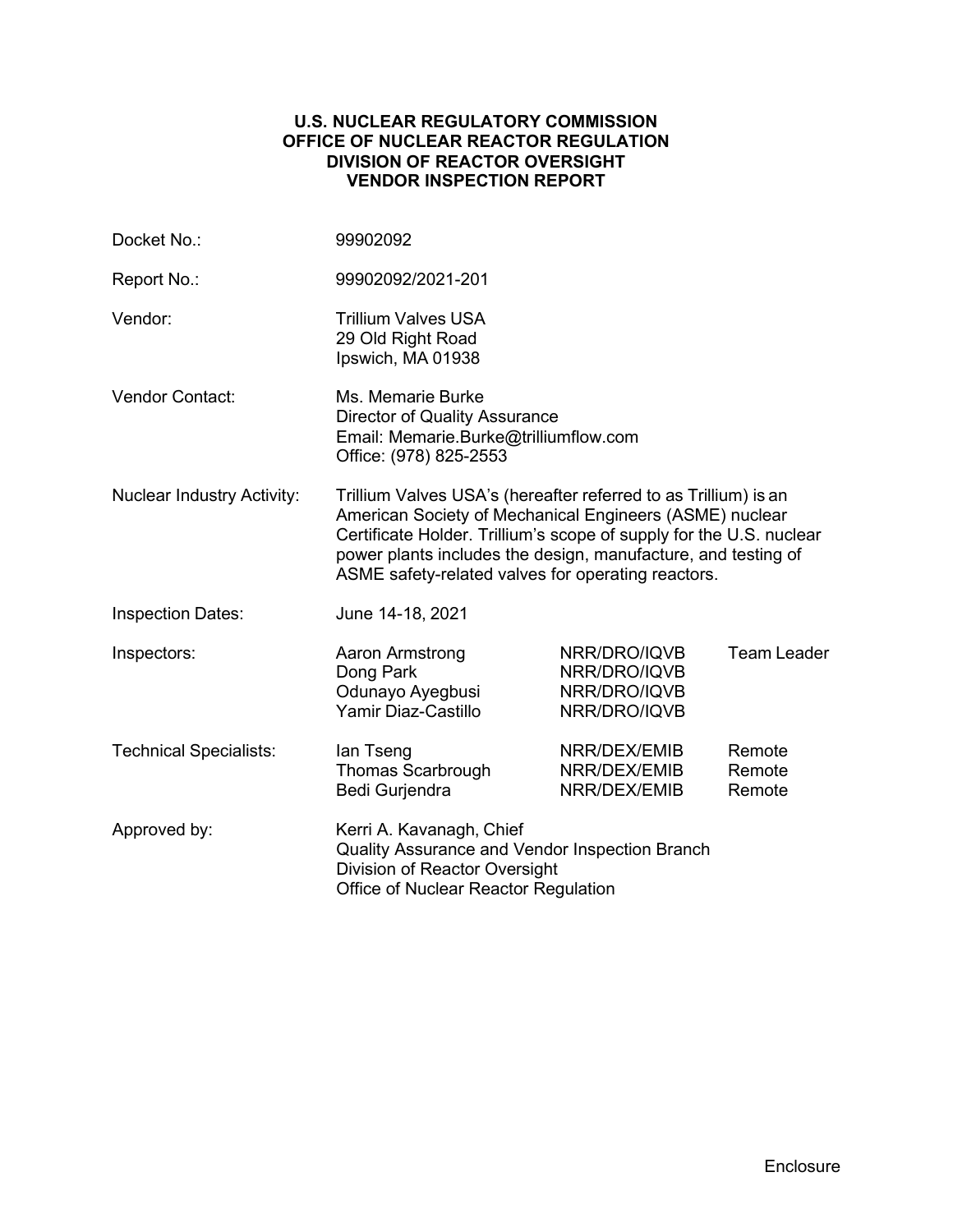# **EXECUTIVE SUMMARY**

### Trillium Valves USA 99902092/2021-201

The U.S. Nuclear Regulatory Commission (NRC) staff conducted a routine vendor inspection at the Trillium Valves USA's (hereafter referred to as Trillium) facility in Ipswich, MA, to verify that it had implemented an adequate quality assurance (QA) program that complies with the requirements of Appendix B, "Quality Assurance Criteria for Nuclear Power Plants and Fuel Reprocessing Plants," to Title 10 of the *Code of Federal Regulations* (10 CFR) Part 50, "Domestic Licensing of Production and Utilization Facilities," and 10 CFR Part 21, "Reporting of Defects and Noncompliance." In addition, the NRC inspection team verified that Trillium had implemented a program in accordance with the applicable requirements of Section III, "Rules for Construction of Nuclear Facility Components," Section V, "Nondestructive Examination," and Section IX, "Welding, Brazing, and Fusing Qualifications," of the American Society of Mechanical Engineers (ASME) Boiler and Pressure Vessel (B&PV) Code, and the American Society for Nondestructive Testing SNT-TC-1A, "Personnel Qualification and Certification in Nondestructive Testing." The NRC inspection team conducted the inspection on June 14-18, 2021. This was the third NRC inspection at Trillium's (formally known as Weir Valves & Controls USA, Inc.) facility in Ipswich, MA.

This technically-focused inspection specifically evaluated Trillium's implementation of quality activities associated with the design, manufacturing, and testing of safety-related valves provided to U.S. nuclear power plants for operating reactors.

The following regulations served as the basis for the NRC inspection:

- Appendix B to 10 CFR Part 50
- $\bullet$  10 CFR Part 21

During this inspection, the NRC inspection team implemented Inspection Procedure (IP) 43002, "Routine Inspections of Nuclear Vendors," dated January 27, 2017, IP 43004, "Inspection of Commercial-Grade Dedication Programs," dated January 27, 2017, and IP 36100, "Inspection of 10 CFR Part 21 and Programs for Reporting Defects and Noncompliance," dated May 16, 2019.

The NRC inspection team observed the following specific activities:

- Plasma and gas tungsten arc hardsurfacing on a 24-inch poppet main steam isolation valve, SA105, Class 1, ASME B&PV Code Section III, 1971edition
- Liquid penetrant testing (PT) of a body and ring for a 12-inch swing check valve, SA351, Class 1, ASME B&PV Code Section III, 1968edition

The NRC inspection team concluded that Trillium's QA policies and procedures comply with the applicable requirements of Appendix B to 10 CFR Part 50 and 10 CFR Part 21, and that Trillium's personnel are implementing these policies and procedures effectively. The results of this inspection are summarized below.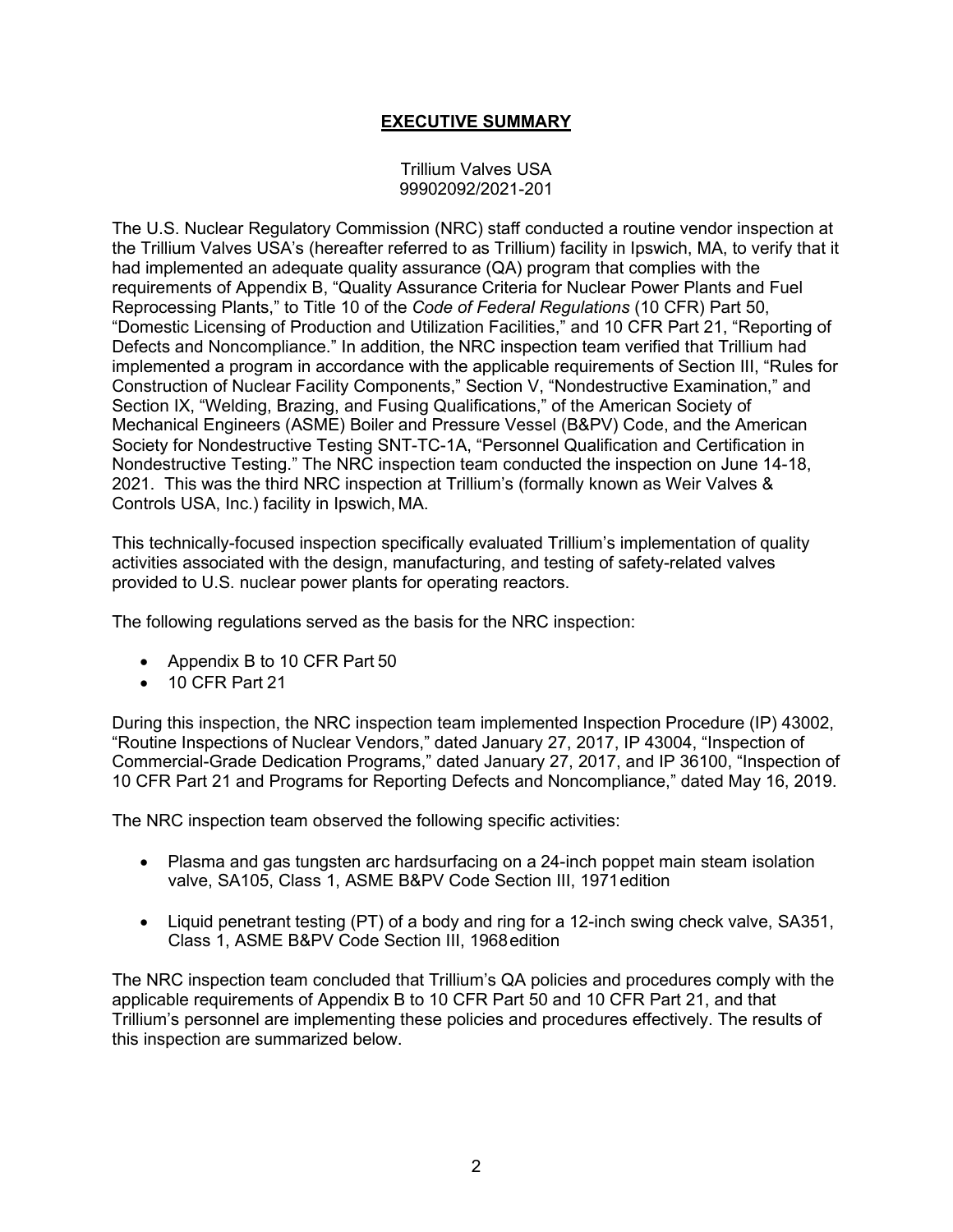# 10 CFR Part 21 Program

The NRC inspection team reviewed Trillium's policies and implementing procedures that govern the implementation of its 10 CFR Part 21 program to verify compliance with the requirements of 10 CFR Part 21. The NRC inspection team: (1) reviewed the 10 CFR Part 21 postings; (2) reviewed a sample of purchase orders (POs); and (3) verified that Trillium's nonconformance and corrective action procedures provide a link to the 10 CFR Part 21 program. No findings of significance were identified.

# Design Control

The NRC inspection team reviewed Trillium's policies and procedures that govern the implementation of its design control program to verify compliance with the requirements of Criterion III, "Design Control," of Appendix B to 10 CFR Part 50 and with the applicable requirements of Subsection NCA, "General Requirements for Division 1 and Division 2," Subsection NB, "Class 1 Components," Subsection NC, "Class 2 Components," and Subsection ND, "Class 3 Components," of Section III of the ASME B&PV Code. The NRC inspection team focused on the design review and design change processes to confirm design activities were performed consistent with NRC regulations and internal Trillium programs. The NRC inspection team reviewed a sample of Trillium's POs and valve drawings to confirm that the applicable requirements were satisfied and that comments were appropriately resolved. The NRC inspection team reviewed and discussed a sample of seismic qualification reports, including discussions with Trillium regarding its approach for demonstrating the seismic qualification of its manufactured valves, and the review of Trillium calculation procedures used for seismic qualification. No findings of significance were identified.

# Commercial-Grade Dedication

The NRC inspection team reviewed Trillium's policies and implementing procedures that govern the implementation of its commercial-grade dedication (CGD) program to verify compliance with the requirements of Criterion III and Criterion VII, "Control of Purchase Material, Equipment, and Services," of Appendix B to 10 CFR Part 50. The NRC inspection team reviewed and evaluated a sample of completed CGD documentation including technical evaluations used to identify critical characteristics and acceptance criteria. No findings of significance were identified.

# Supplier Oversight and Internal Audits

The NRC inspection team reviewed Trillium's policies and implementing procedures that govern the implementation of its supplier oversight and internal audits programs to verify compliance with the requirements of Criterion IV, "Procurement Document Control," Criterion VII, "Control of Purchased Material, Equipment and Services," and Criterion XVIII, "Audits," of Appendix B to 10 CFR Part 50. The NRC inspection team reviewed a sample of POs and confirmed that the POs contained the applicable technical and regulatory requirements. In addition, the NRC inspection team reviewed a sample of external and internal audit reports and confirmed that the external and internal audits were performed by qualified individuals using checklists and/or procedures, the checklists and/or procedures included an audit plan, documented objective evidence, audit results, and a review of audit results by responsible management. No findings of significance were identified.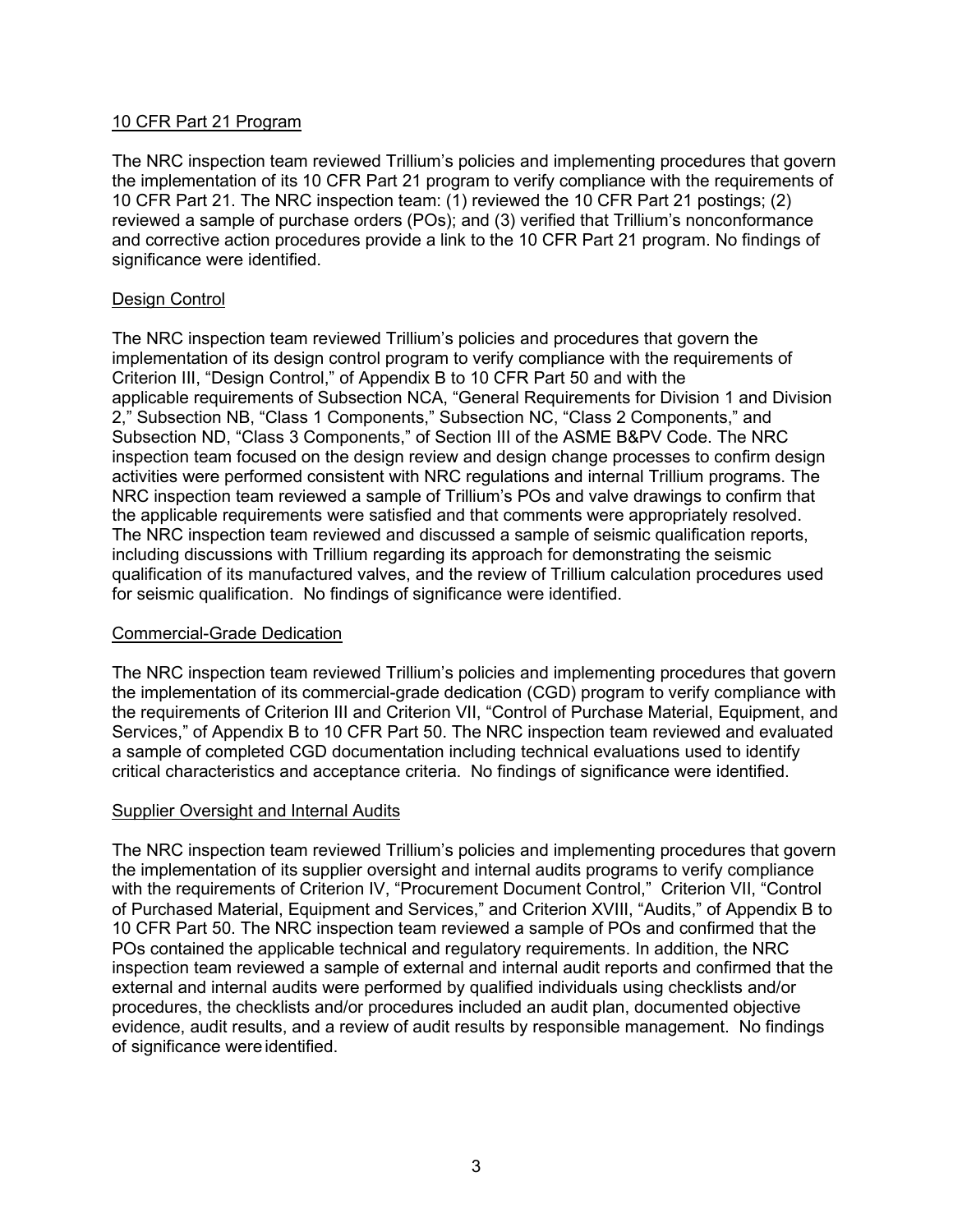## Control of Measuring and Test Equipment

The NRC inspection team reviewed Trillium's policies and implementing procedures that govern the implementation of its measuring and test equipment (M&TE) program to verify compliance with the requirements of Criterion XII, "Control of Measuring and Test Equipment," of Appendix B to 10 CFR Part 50. The NRC inspection team observed that M&TE was calibrated, labeled, tagged, handled, stored, or otherwise controlled to indicate the calibration status and its traceability to nationally recognized standards. In addition, the NRC inspection team confirmed that when M&TE is found to be out of calibration, Trillium initiates an M&TE Report Form (i.e., nonconformance report) and performs an evaluation to determine the extent of condition. No findings of significance were identified.

## Manufacturing Control

The NRC inspection team reviewed Trillium's policies and implementing procedures that govern the implementation of its manufacturing control program to verify compliance with the requirements of Criterion IX, "Control of Special Processes," of Appendix B to 10 CFR Part 50, and the applicable requirements of Section III, Section V and Section IX of the ASME B&PV Code and SNT-TC-1A. The NRC inspection team witnessed the PT of a body and ring for a 12 inch swing check valve and plasma and gas tungsten arc hardsurfacing on a 24-inch poppet main steam isolation valve. The NRC inspection team also reviewed a sample of the training and qualification records for nondestructive examination and welding personnel. No findings of significance were identified.

## Nonconforming Material, Parts, or Components and Corrective Action

The NRC inspection team reviewed Trillium's policies and implementing procedures that govern the implementation of its nonconforming materials, parts, or components and corrective action programs to verify compliance with the requirements of Criterion XV, "Nonconforming Materials, Parts, or Components," and Criterion XVI, "Corrective Action," of Appendix B to 10 CFR Part 50. The NRC inspection team verified that the procedures contained sufficient guidance for evaluating non-conforming conditions and the procedures ensure that conditions are evaluated for possible corrective action or for 10 CFR Part 21 applicability. The NRC inspection team reviewed a sample of non-conforming reports (NCRs), corrective action reports (CARs) and supplier corrective actions (SCAs) to verify that they demonstrate compliance with regulatory requirements and adherence to Trillium's procedures.

In addition, the NRC inspection team reviewed the implementation and closure of the corrective actions opened to address the Notice of Nonconformances documented in the NRC's inspection report No. 99900746/2013-201, dated March 21, 2013. No findings of significance were identified.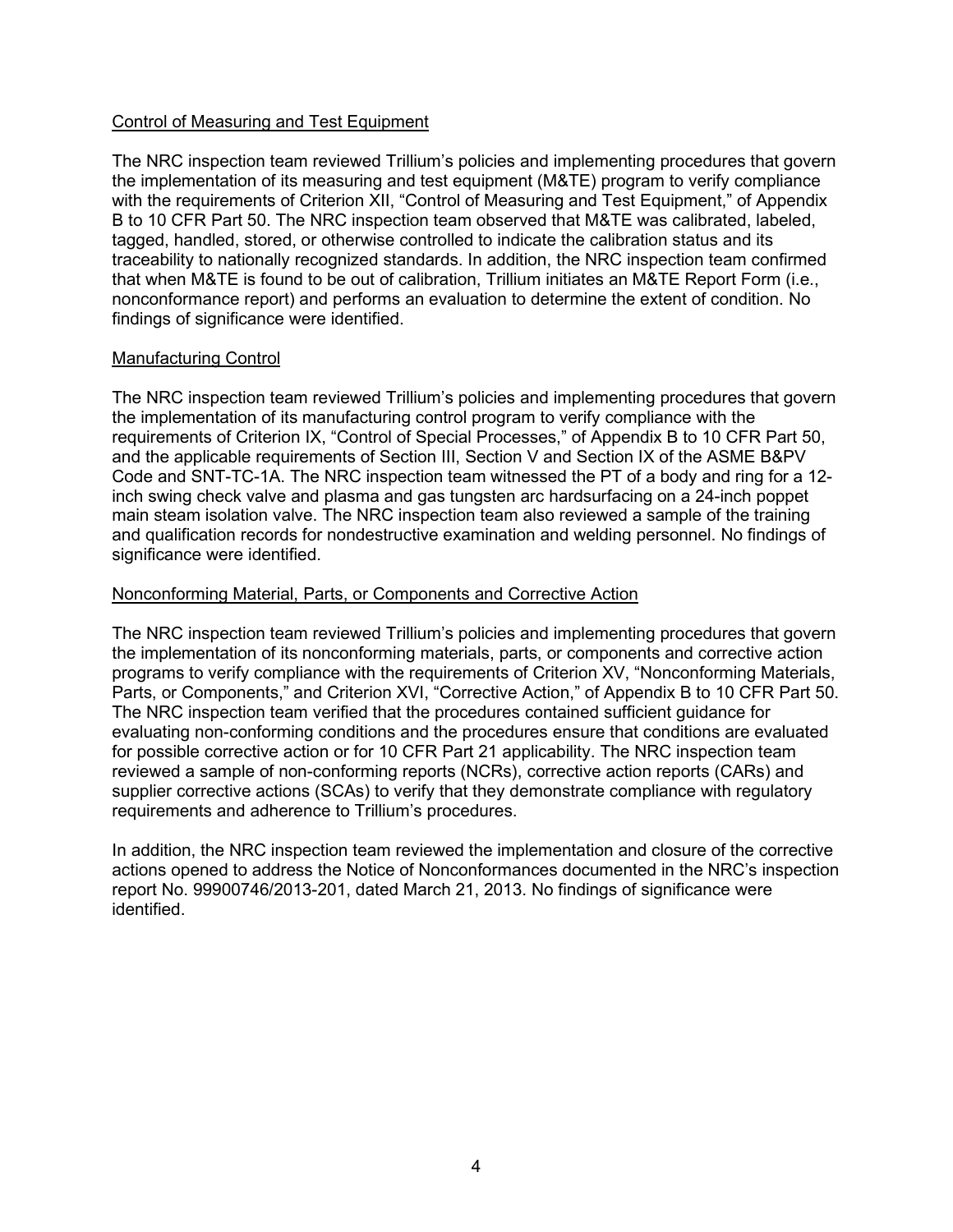# **REPORT DETAILS**

## 1. 10 CFR Part 21 Program

### a. Inspection Scope

The NRC inspection team reviewed Trillium Valves USA's (hereafter referred to as Trillium) policies and implementing procedures that govern the implementation of its Title 10 of the *Code of Federal Regulations* (10 CFR) Part 21, "Reporting of Defects and Noncompliance," program to verify compliance with the regulatory requirements. In addition, the NRC inspection team reviewed the 10 CFR Part 21 postings and a sample of Trillium's purchase orders (POs) for compliance with the requirements of 10 CFR 21.21, "Notification of failure to comply or existence of a defect and its evaluation," and 10 CFR 21.31, "Procurement documents." The NRC inspection team also verified that Trillium's nonconformance and corrective action procedures provide a link to the 10 CFR Part 21 program.

The NRC inspection team reviewed a sample of 10 CFR Part 21 evaluations performed within the past three years and confirmed that Trillium had effectively implemented the requirements for evaluating deviations and failures to comply. The NRC inspection team verified that Trillium's procedure directs notifications be performed in accordance with the requirements of 10 CFR 21.21, as applicable. Trillium provided sufficient documentation to support their engineering judgements regarding potential 10 CFR Part 21 reportability over the period of the past threeyears.

The NRC inspection team also discussed the 10 CFR Part 21 program with Trillium's management and technical staff. The attachment to this inspection report lists the documents reviewed and personnel interviewed by the NRC inspection team.

#### b. Observations and Findings

No findings of significance were identified.

#### c. Conclusion

The NRC inspection team concluded that Trillium is implementing its 10 CFR Part 21 program in accordance with the regulatory requirements of 10 CFR Part 21. Based on the limited sample of documents reviewed, the NRC inspection team also determined that Trillium is implementing its policies and procedures associated with the 10 CFR Part 21 program. No findings of significance were identified.

# 2. Design Control

#### a. Inspection Scope

The NRC inspection team reviewed Trillium's policies and implementing procedures that govern the implementation of its design control program to verify compliance with the requirements of Criterion III, "Design Control," of Appendix B, "Quality Assurance Program Criteria for Nuclear Power Plants and Fuel Reprocessing Plants," to 10 CFR Part 50, "Domestic Licensing of Production and Utilization Facilities," and the requirements in Subsection NCA, "General Requirements for Division 1 and Division 2";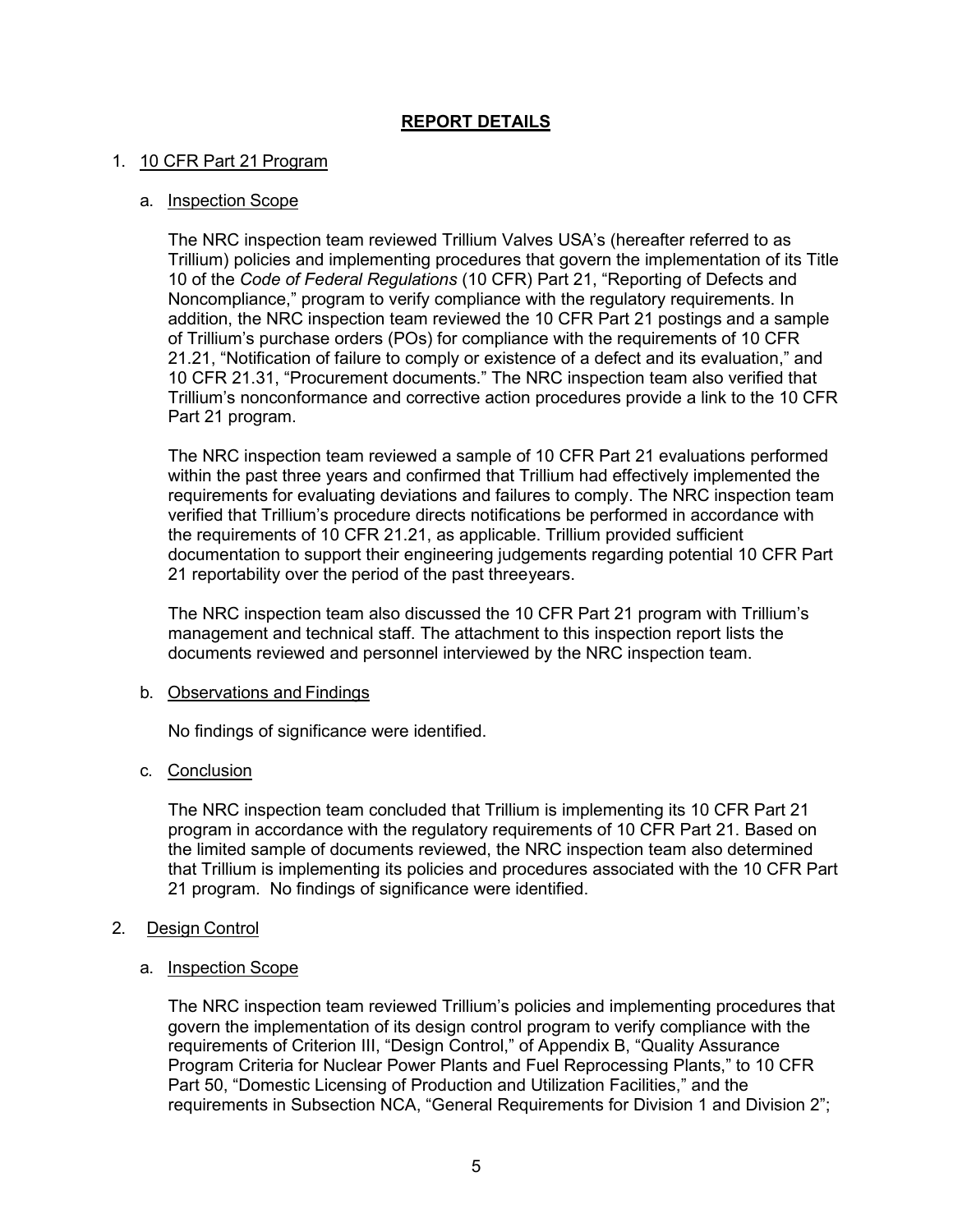Subsection NC, "Class 2 Components"; and Subsection ND, "Class 3 Components," of Section III, "Rules for Construction of Nuclear Facility Components," of the American Society of Mechanical Engineers (ASME) Boiler and Pressure Vessel (B&PV) Code.

The NRC inspection team reviewed a sample of POs for several valves for specific nuclear power plant licensees to confirm that the applicable requirements were satisfied. The NRC inspection team also reviewed a sample of Certified Material Test Reports, Hydrostatic Test Reports, Design/Seismic Reports, Weak Link Analysis, and Valve Drawings. Where the purchaser provided written comments on the Trillium documentation, the NRC inspection team reviewed a sample of the Trillium responses to confirm that the comments were appropriately resolved. The NRC inspection team reviewed and discussed the Trillium calculation procedure describing the static deflection testing to demonstrate the seismic qualification of the sampled butterfly valve. For the static deflection testing, the Trillium calculation procedure described the static load applied to the valve assembly, the location and axis of the applied static load, and the test acceptance criteria. These calculations were performed on an individual valve basis and not on a generic basis.

The NRC inspection team also discussed the design control program with Trillium's management and technical staff. The attachment to this inspection report lists the documents reviewed and personnel interviewed by the NRC inspection team.

#### b. Observations and Findings

No findings of significance were identified.

c. Conclusion

The NRC inspection team concluded that Trillium is implementing its design control program in accordance with the regulatory requirements of Criterion III of Appendix B to 10 CFR Part 50. Based on the limited sample of documents reviewed, the NRC inspection team also determined that Trillium is implementing its policies and procedures associated with the design control program. No findings of significance were identified.

3. Commercial-GradeDedication

# a. Inspection Scope

The NRC inspection team reviewed Trillium's policies and implementing procedures that govern the implementation of its commercial-grade dedication (CGD) program to verify compliance with the regulatory requirements of Criterion III and Criterion VII "Control of Purchased Material, Equipment, and Services," of Appendix B to 10 CFR Part 50. The NRC inspection team reviewed a sample of CGD plans, reports, and commercialgrade surveys of two commercial suppliers to assess the different elements of the CGD program. The NRC inspection team verified that the technical evaluations documented the criteria for the identification of item functions, credible failure mechanisms/modes, selection of critical characteristics and acceptance criteria, the identification of verification methods, and justification of the sampling methodologies as applicable. Furthermore, the NRC inspection team reviewed the CGD packages, associated drawings, and inspection reports for custom order package No. 20016100 for a piston seal and custom order package No. 20016103 for rod seals. The NRC inspection team verified that: (1) the critical characteristics and acceptance methods were correctly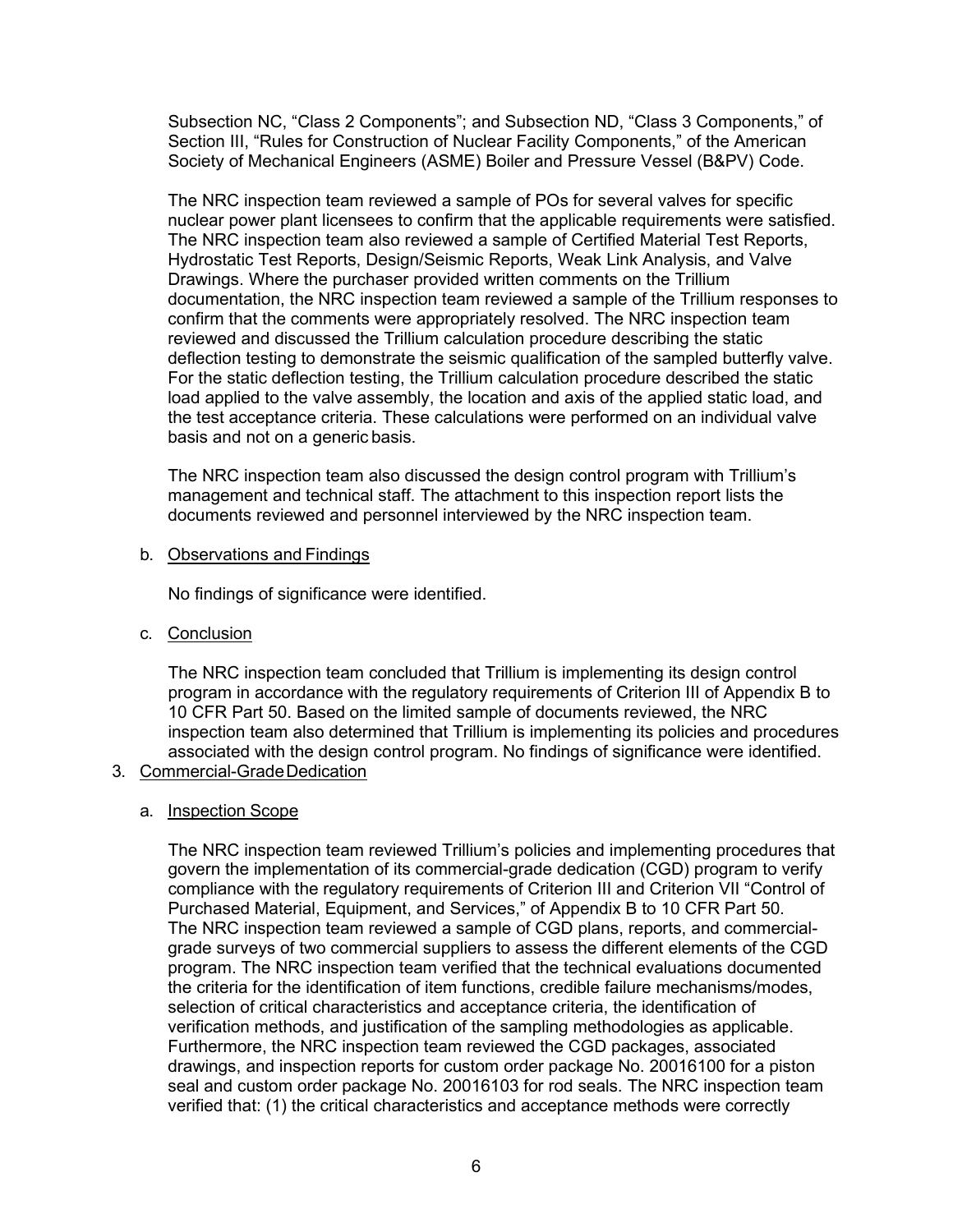specified; (2) the drawings and material specifications containing the associated acceptance criteria for each critical characteristic were referenced; and (3) the inspection reports adequately documented the acceptance of the critical characteristics to verify effective implementation of Trillium's CGD process.

The NRC inspection team also discussed the CGD program with Trillium's management and technical staff. The attachment to this inspection report lists the documents reviewed and personnel interviewed by the NRC inspection team.

#### b. Observations and Findings

No findings of significance were identified.

#### c. Conclusion

The NRC inspection team concluded that Trillium is implementing its CGD program in accordance with the regulatory requirements of Criterion III and Criterion VII of Appendix B to 10 CFR Part 50. Based on the limited sample of documents reviewed and activities observed, the NRC inspection team determined that Trillium is implementing its policies and procedures associated with the CGD program. No findings of significance were identified.

#### 4. Supplier Oversight and Internal Audits

#### a. Inspection Scope

The NRC inspection team reviewed Trillium's policies and implementing procedures that govern the implementation of its supplier oversight and internal audits programs to verify compliance with the requirements of Criterion IV, "Procurement Document Control," and Criterion VII, "Control of Purchased Material, Equipment, and Services," and Criterion XVIII, "Audits," of Appendix B to 10 CFR Part 50.

The NRC inspection team reviewed a sample of external and internal audits, and the most recent POs for these suppliers, as applicable. For the sample of POs reviewed, the NRC inspection team verified that the POs included, as appropriate: the scope of work, right of access to facilities, and extension of contractual requirements to subsuppliers. The NRC inspection team also confirmed that the POs adequately invoked the applicable technical, regulatory, and quality requirements.

For a sample of external and internal audits reviewed, the NRC inspection team verified the audit reports included an audit plan, any findings identified, adequate documented objective evidence of compliance with the applicable requirements, and a review by Trillium's responsible management. In addition, the NRC inspection team also verified that the audits were performed by a qualified auditor, and in the case of the internal audits, that these audits were performed by personnel not having direct responsibilities in the areas being audited. Furthermore, the NRC inspection team reviewed a sample of training and qualification records of Trillium's lead auditors and confirmed that auditing personnel had completed all the required training and had maintained the applicable qualification and certification in accordance with Trilliums' procedures.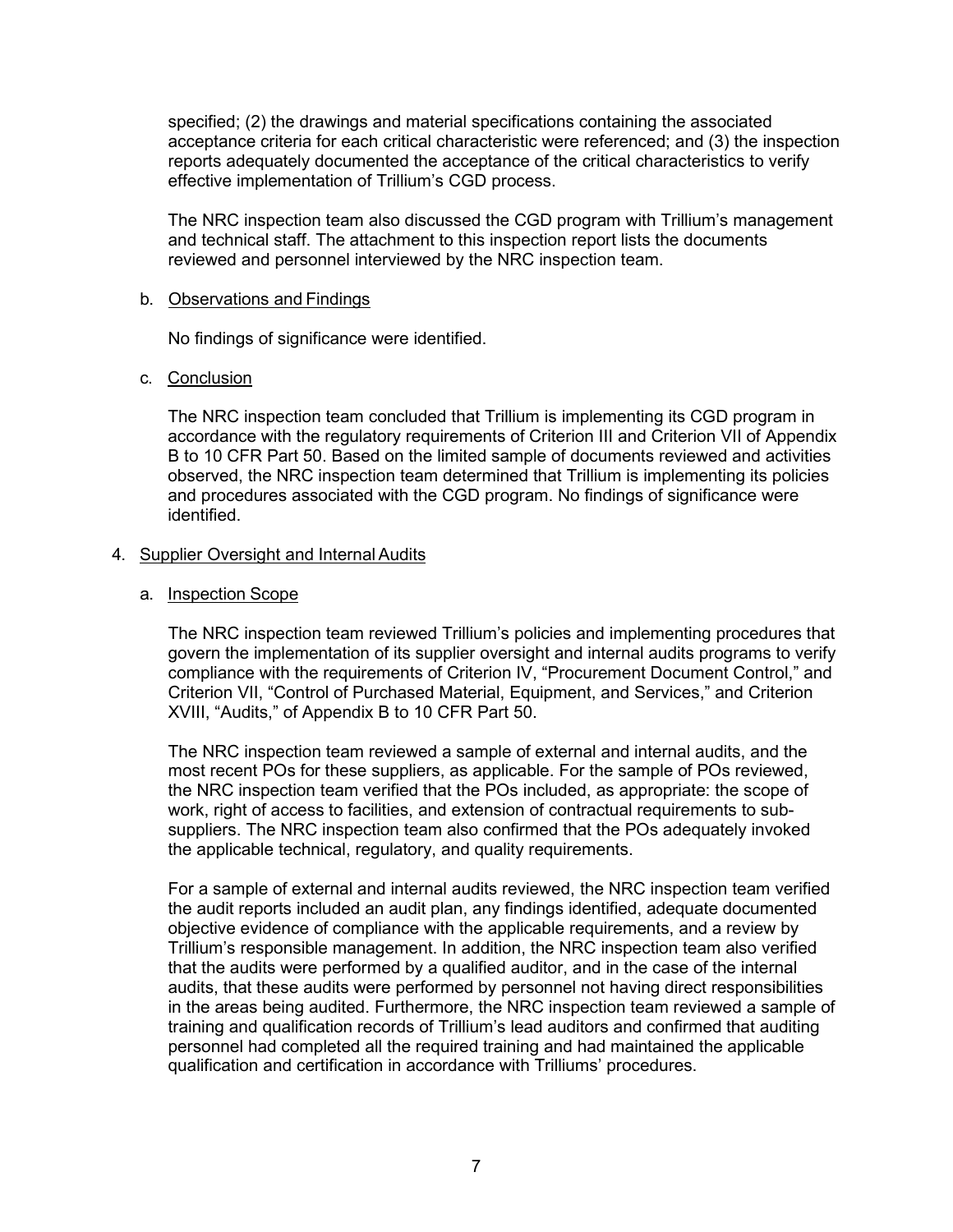The NRC inspection team also discussed the supplier oversight and internal audits programs with Trillium's management and technical staff. The attachment to this inspection report lists the documents reviewed and personnel interviewed by the NRC inspection team.

## b. Observations and Findings

During the review of a sample of safety-related POs, the NRC inspection team noted that two POs did not invoked the applicable regulatory requirements. Specifically, the POs for mechanical and electropolishing services and for non-destructive testing services did not required the work to be performed under the suppliers' Appendix B to 10 CFR Part 50 and 10 CFR Part 21 programs. The NRC inspection team determined this issue to be minor because the POs did require the work to be performed under the suppliers' Appendix B Quality Assurance (QA) manual that was reviewed and approved by Trillium. In addition, the audit reports for these suppliers showed that Trillium verified that the suppliers were implementing a 10 CFR Part 21 program. Trillium initiated corrective action report (CAR) No. 1040 to address thisissue.

## c. Conclusion

The NRC inspection team concluded that Trillium is implementing its supplier oversight and internal audits programs in accordance with the regulatory requirements of Criterion IV, Criterion VII, and Criterion XVIII of Appendix B to 10 CFR Part 50. Based on the limited sample of documents reviewed and activities observed, the NRC inspection team also determined that Trillium is implementing its policies and procedures associated with the supplier oversight and internal audits programs. No findings of significance were identified.

# 5. Control of Measuring and TestEquipment

#### a. Inspection Scope

The NRC inspection team reviewed Trillium's policies and implementing procedures that govern the implementation of its control of measuring and test equipment (M&TE) program to verify compliance with the regulatory requirements of Criterion XII, "Control of Measuring and Test Equipment," of Appendix B to 10 CFR Part 50.

For a sample of M&TE, the NRC inspection team determined that the M&TE had the appropriate calibration stickers and current calibration dates, including the calibration due date. The NRC inspection team also verified that the M&TE had been calibrated, adjusted, and maintained at prescribed intervals prior to use. In addition, the calibration records reviewed by the NRC inspection team indicated the as-found or as-left conditions, accuracy required, calibration results, calibration dates, and the due date for recalibration. Furthermore, the NRC inspection team also verified that the selected M&TE was calibrated using procedures traceable to known industry standards. The NRC inspection team confirmed that when M&TE equipment is found to be out of calibration, Trillium generates an M&TE nonconformance report (NCR) to identify items that have been accepted using this equipment since the last valid calibration date and to perform an extent of condition review.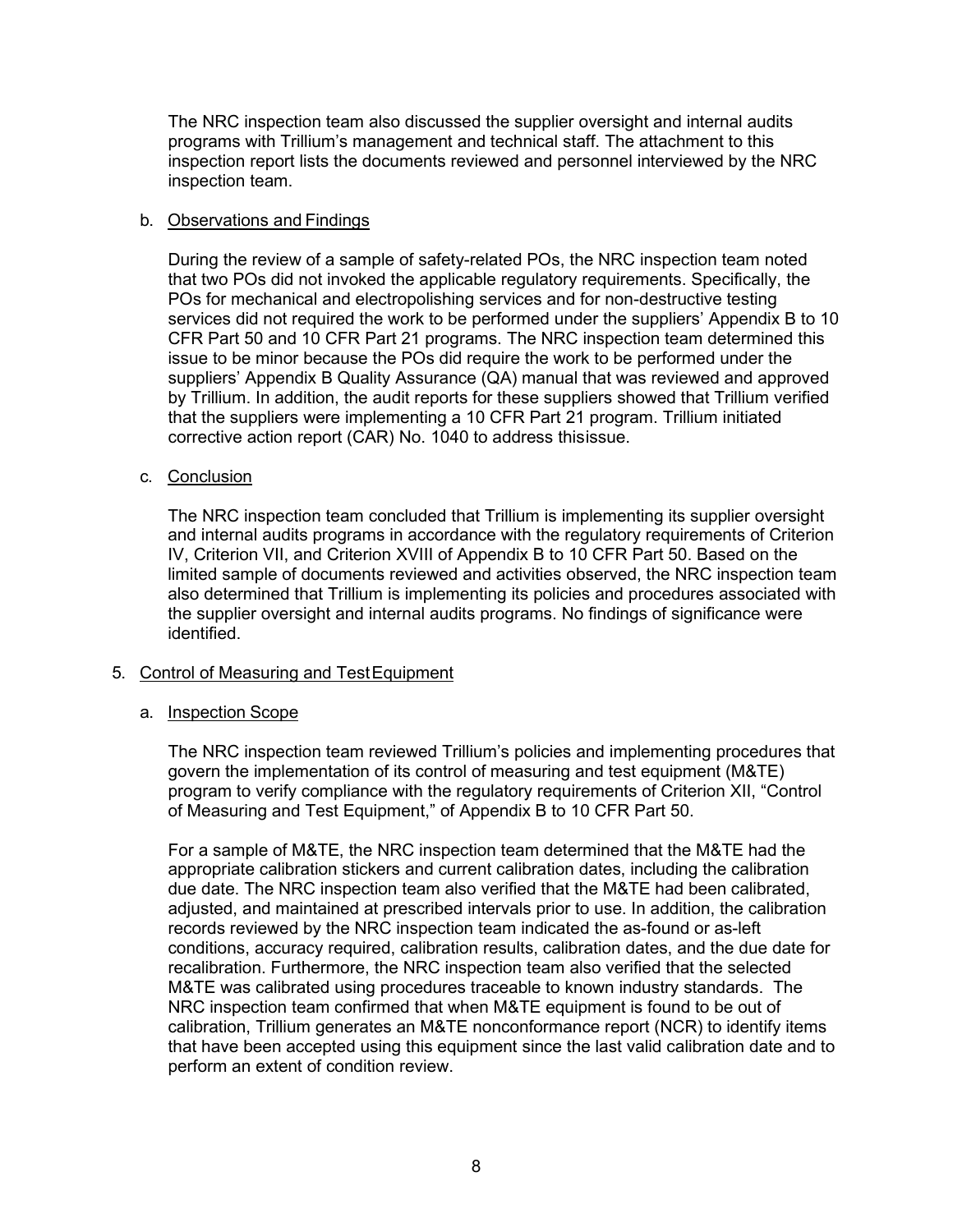The NRC inspection team performed a walk-down of Trillium's laboratories to observe that M&TE were labeled, handled, and stored in a manner that indicated the calibration status of the instrument and ensured its traceability to calibration test data. The NRC inspection team observed the calibration of an internal caliper and confirmed that the calibration was performed in accordance with Trillium's procedures.

The NRC inspection team also discussed the control of M&TE program with Trillium's management and technical staff. The attachment to this inspection report lists the documents reviewed and personnel interviewed by the NRC inspection team.

### b. Observations and Findings

No findings of significance were identified.

# c. Conclusion

The NRC inspection team concluded that Trillium is implementing its control of M&TE program in accordance with the regulatory requirements of Criterion XII of Appendix B to 10 CFR Part 50. Based on the limited sample of documents reviewed and activities observed, the NRC inspection team also determined that Trillium is implementing its policies and procedures associated with the control of M&TE program. No findings of significance were identified.

## 6. Manufacturing Control

## a. Inspection Scope

The NRC inspection team reviewed Trillium's policies and implementing procedures that govern the implementation of its manufacturing control program to verify compliance with the regulatory requirements of Criterion IX, "Control of Special Processes," of Appendix B to 10 CFR Part 50, the applicable requirements of Section III, "Rules for Construction of Nuclear Facility Components," Section V, "Nondestructive Examination," and Section IX, "Welding and Brazing Qualification," of the ASME B&PV Code, and the American Society for Nondestructive Testing (ASNT) Recommended Practice SNT-TC-1A, "Personnel Qualification and Certification in Nondestructive Testing."

The NRC inspection team witnessed plasma and gas tungsten arc hardsurfacing on a 24-inch poppet main steam isolation valve, SA105, Class 1, ASME B&PV Code Section III, 1971 edition. The NRC inspection team also witnessed the liquid penetrant testing of a body and ring for a 12-inch swing check valve, SA351, Class 1, ASME B&PV Code Section III, 1968 edition. The NRC inspection team witnessed the application and removal of the liquid penetrant, the drying of the treated surface, the application of dry developer, and the surface examination and acceptance of the part. The NRC inspection team confirmed that the examination was performed in accordance with the applicable Trillium procedures the requirements of Section V of the ASME B&PV Code. The NRC inspection team verified that the non-destructive examination (NDE) inspector used calibrated equipment that was within the applicable inspection range.

In addition, the NRC inspection team reviewed Trillium's NDE and welding personnel training and qualification records and confirmed that the personnel had completed the required training and had maintained their qualifications in accordance with Trillium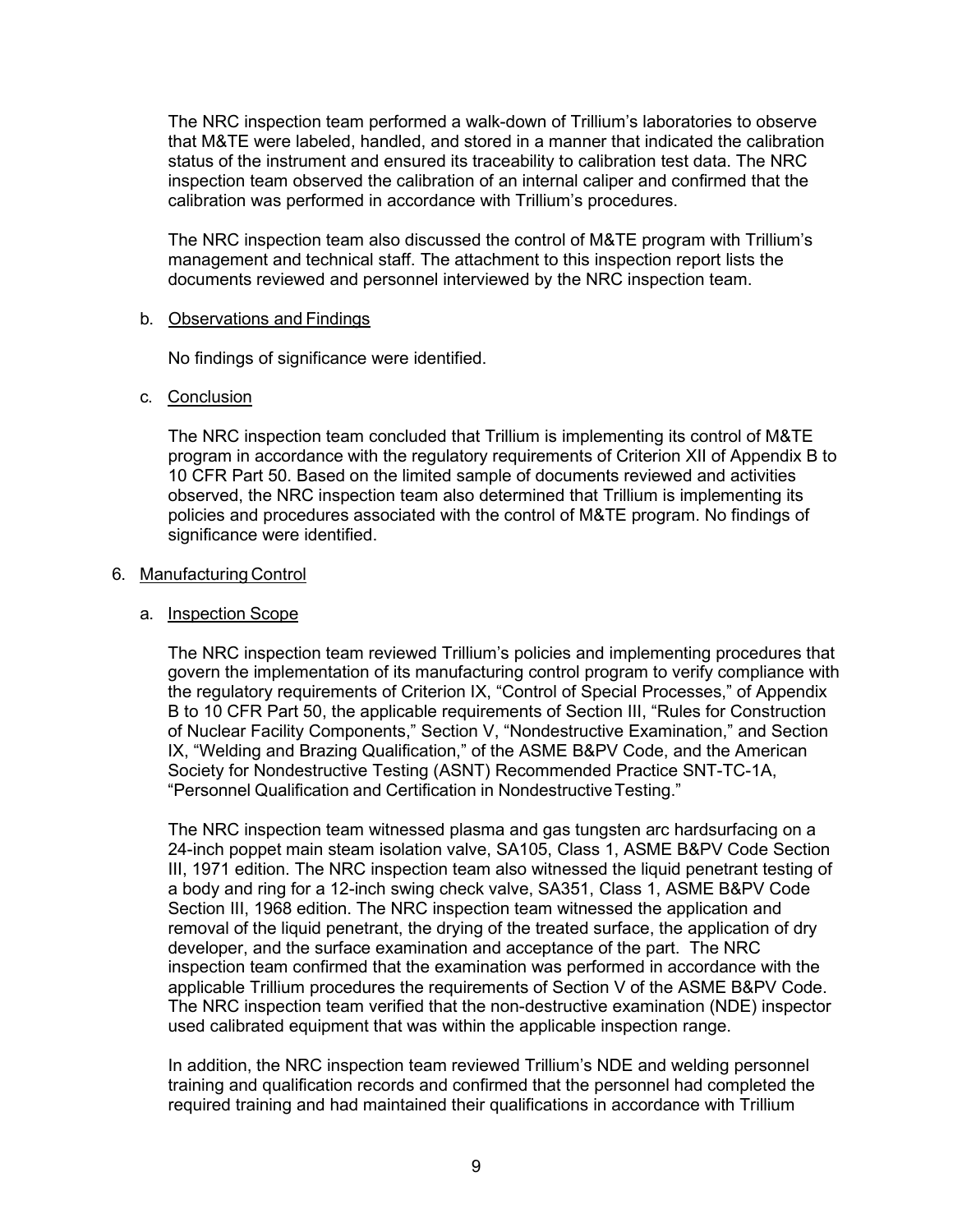procedures and the requirements of ASNT SNT-TC-1A, Section III, Section V, and Section IX of the ASME B&PV Code, as applicable.

The NRC inspection team also discussed the control of manufacturing control program with Trillium's management and technical staff. The attachment to this inspection report lists the documents reviewed and personnel interviewed by the NRC inspection team.

#### b. Observations and Findings

No findings of significance were identified.

#### c. Conclusion

The NRC inspection team concluded that Trillium is implementing its manufacturing control program in accordance with the regulatory requirements of Criterion IX of Appendix B to 10 CFR Part 50. Based on the limited sample of documents reviewed, the NRC inspection team also determined that Trillium is implementing its policies and procedures associated with the manufacturing control program. No findings of significance were identified.

## 7. Nonconforming Materials, Parts, or Components and CorrectiveAction

## a. Inspection Scope

The NRC inspection team reviewed Trillium's policies and implementing procedures that govern the control of nonconformances and corrective action to verify compliance with the requirements of Criterion XV, "Nonconforming Materials, Parts, or Components," and Criterion XVI, "Corrective Action," of Appendix B to 10 CFR Part 50.

The NRC inspection team reviewed that Trillium's processes and procedures provide for the identification, documentation, segregation, evaluation, and disposition of nonconforming items. These processes also apply the principles of rework/repair, scrap, return to vendor (RTV), or "use as-is." The NRC inspection team also reviewed that Trillium's nonconformance process provides guidance to evaluate nonconformances for reportability under Trillium's 10 CFR Part 21 program. The nonconformance process is also linked to the corrective action program.

The NRC inspection team observed Trillium's assembly floor and verified that nonconforming materials were properly identified, marked, and segregated, when practical, to ensure that they were not reintroduced into the production processes.

The NRC inspection team reviewed the implementation of Trillium's new computer database system. Trillium personnel demonstrated the issue tracking and response capabilities of the system that was implemented after the last NRC inspection in 2013. The NRC inspection team reviewed a sample of NCRs associated with the production of safety related valves and confirmed that Trillium: (1) dispositioned the NCRs in accordance with the applicable procedures; (2) documented an appropriate technical justification for the dispositions; and (3) took adequate corrective action regarding the nonconforming items to prevent recurrence. The NRC inspection team reviewed that the system generated reports and accurately recorded the conditions of the material.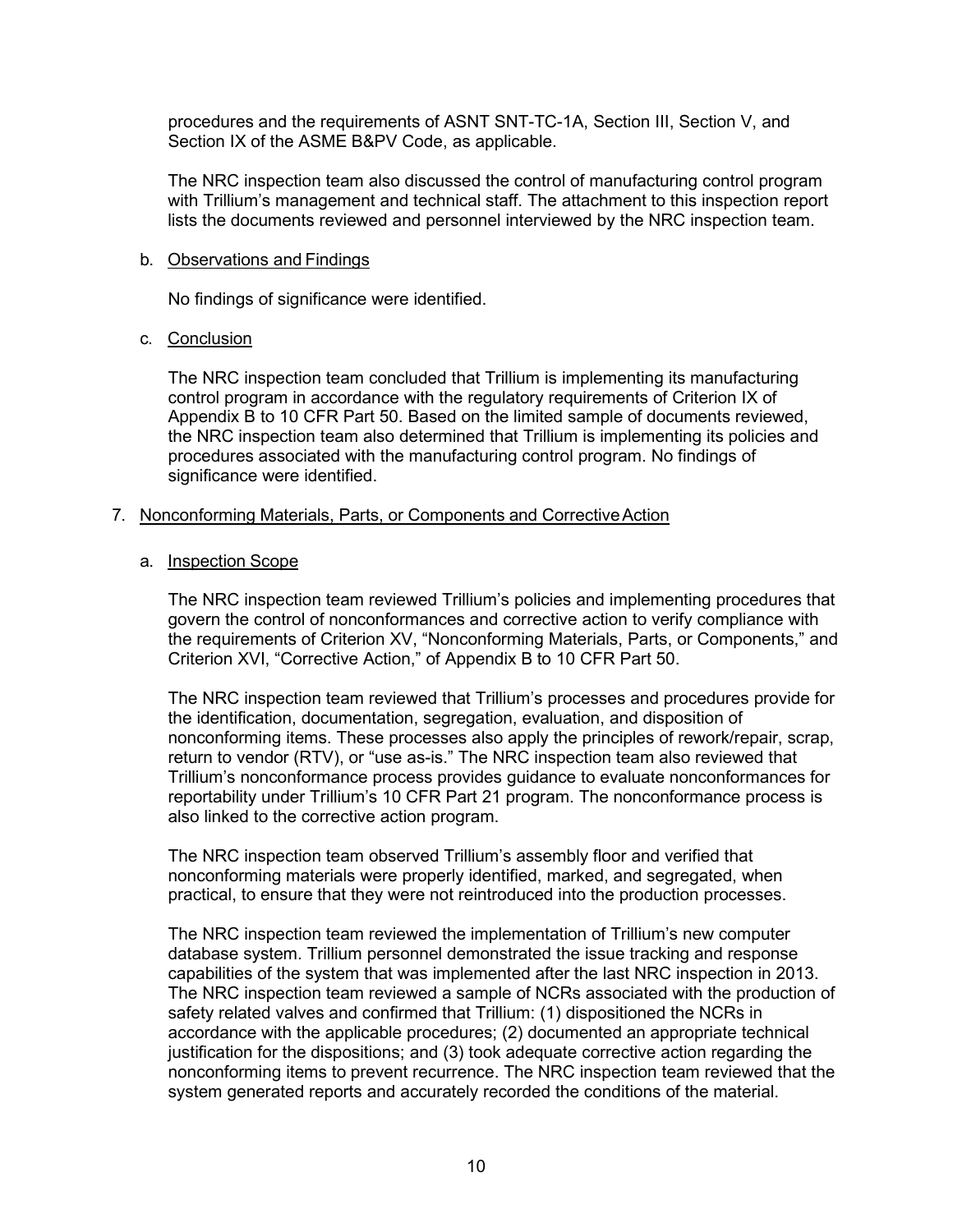The NRC inspection team also reviewed a sample of CARs and confirmed: (1) adequate documentation and description of conditions adverse to quality; (2) an appropriate analysis of the cause of these conditions and the corrective actions taken to prevent recurrence; (3) direction for review and approval by the responsible authority; (4) a description of the current status of the corrective actions; and (5) the follow-up actions taken to verify timely and effective implementation of the corrective actions.

The NRC inspection team also discussed the nonconforming materials, parts, or components and corrective action programs with Trillium's management and technical staff. The attachment to this inspection report lists the documents reviewed and personnel interviewed by the NRC inspection team.

## b. Observations and Findings

## b.1 Corrective Action Associated with NON99900746/2013-201-01

Following the February 2013 inspection of Trillium (previously known as Weir Valves & Controls USA, Inc.), the NRC issued Notice of Nonconformance (NON) 99900746/2013- 201-01 for Trillium's failure to establish adequate measures for the selection and review for suitability of application of materials, parts, equipment, and processes that are essential to the safety-related functions of certain structures, systems, and components. Specifically, Trillium failed to: (1) adequately identify the acceptance methods (i.e., commercial-grade survey) to appropriately verify two of the critical characteristics (e.g., traceability and certificates of conformance) for the seat rings of a 20-inch gate valve; (2) perform an adequate engineering evaluation to document the sample population identified for the control of critical characteristics for a packing ring and a gasket spiral of a check valve and did not conduct a commercial-grade survey to verify that the supplier had lot and batch control to ensure traceability of material; and (3) identify the appropriate critical characteristics (e.g., material composition) and the associated acceptance methods for a packing ring and a gasket spiral of a check valve and an actuator of a fuel-handling valve.

In its responses dated April 26, 2013, June 28, 2013, and July 25, 2013 (Agency Documents Access and Management System (ADAMS) Nos. ML13128A142, ML13189A280, and ML13219A105, respectively), Trillium stated that it had initiated CAR Nos. 13-41 and 13-43 to address these issues. The response stated that CP-E-18, "Control of Commercial Grade Items To Be Dedicated for Use in Nuclear Safety-Related Applications," Revision 6, dated August 29, 2012, was revised to: (1) make it clear that all critical characteristics must be verifiable; (2) prohibit the use of commercial-grade surveys as a stand-alone method of dedication; and (3) describe the technical basis for sampling plans. The responses also stated that an extent of condition would be required and include a review of all dedication packages dating back to August 1, 2012. The review of parts included o-rings, gaskets, limit switch trip arms, and other standard parts dedicated by Trillium. Trillium wrote technical evaluations for all the parts on the list, and then compared these technical evaluations to the original dedication pages with the original technical justification on the page and confirmed that all the critical characteristics were properly captured. Although initially Trillium indicated the extent of condition would include dedication packages dating back to August 1, 2012, this date was changed to October 2002 when Trillium first began the dedication processin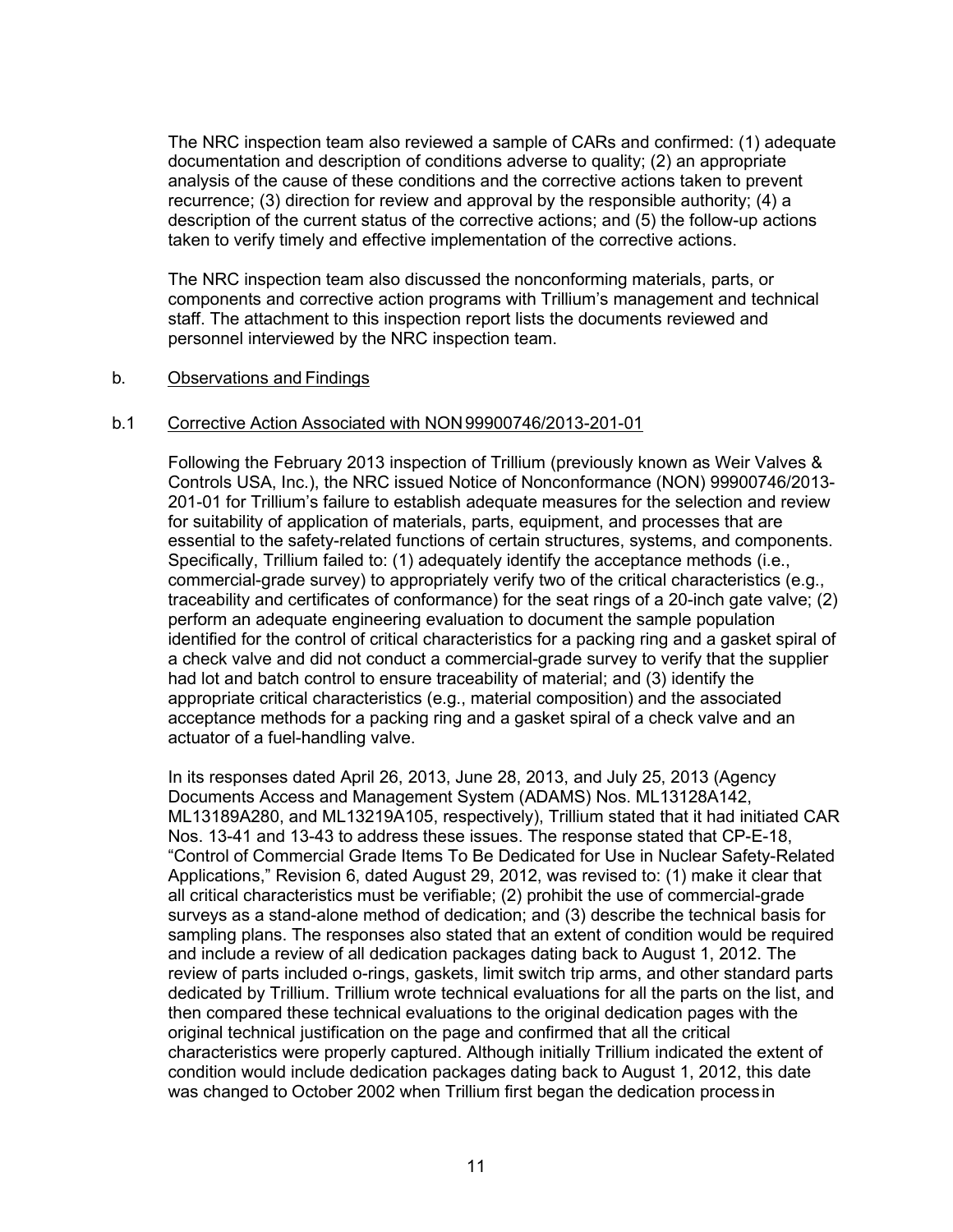response to a request for additional information by the NRC inspection team at the time. In addition, the response stated that both Engineering and QA staff will be trained on the changes to the procedure.

The NRC inspection team reviewed the documentation that provided the objective evidence for the completion of the corrective actions, including the review of CAR Nos. 13-41 and 13-43. The NRC inspection team confirmed that procedure CP-E-18 was revised as discussed above and that Trillium performed an extent of condition of about 770 dedication packages. In addition, the NRC inspection team reviewed the training log and confirmed that the applicable engineering and QA staff were trained. Furthermore, during its review of a sample of recent dedication packages during the inspection, the NRC inspection team did not identify any issues with Trillium's implementation of its dedication process.

The NRC inspection team determined that Trillium's corrective actions were adequate to address the NON. Based on the review of the corrective actions, the NRC inspection team closed NON 99900746/2013-201-01. No findings of significance were identified.

#### b.2 Corrective Action Associated with NON99900746/2013-201-02

Following the February 2013 inspection of Trillium, the NRC issued NON 99900746/2013-201-02 for Trillium's failure to prescribe activities that affect quality in appropriate procedures and to accomplish activities that affect quality in accordance with instructions and procedures. Specifically, Trillium failed to: (1) include the appropriate definitions from 10 CFR 21.3, "Definitions," applicable to the dedication of commercialgrade items in procedure CP-E-18; (2) evaluate the use of out-of-calibration M&TE in accordance with step 10.2.3 of QC-C-1, "Control of Measuring and Test Equipment," Revision 32, dated August 7, 2012; (3) calibrate pressure gauges in accordance with its procedure CP-M-22 "Instruction for Calibration for Pressure Gauges with Dead Weight Tester," Revision 1, dated March 22, 2007; and (4) review and sign test reports as required by Section 11, "Test Control," of Weir's Quality Assurance Manual, Revision 7, dated August 7, 2012.

In its responses dated April 26, 2013 and June 28, 2013, Trillium stated that it had initiated CAR Nos. 13-41, 13-48, 13-53, and 13-62 to address this issue. The responses stated that procedure No. CP-E-18 was revised to include the key definitions from 10 CFR 21.3. The responses also stated that Trillium had reviewed all the calibration records for gages being used and those that were identified to be out of tolerance were documented in a nonconformance report and dispositioned accordingly. In addition, the responses stated that Trillium's engineering performed an evaluation to determine the impact of the false information listed on the weight chart and the effects this 1 psi error could have on products tested. The error was on the low-pressure tester which would be conservative as low-level leakage would increase with lower sealing pressures, and therefore, valves would have to have improved performance on testing using these gages. The weight chart was corrected to reflect the correct values to eliminate the 1 psi error that was showing.

In response to a request for additional information by the NRC inspection team at the time, Trillium clarified that after further review, it noted that the gages would be reading higher than the allowable test pressure. Reviewing the range for local leak rate tests (LLRT), where these gages are used, the defined error would be approximately 2%.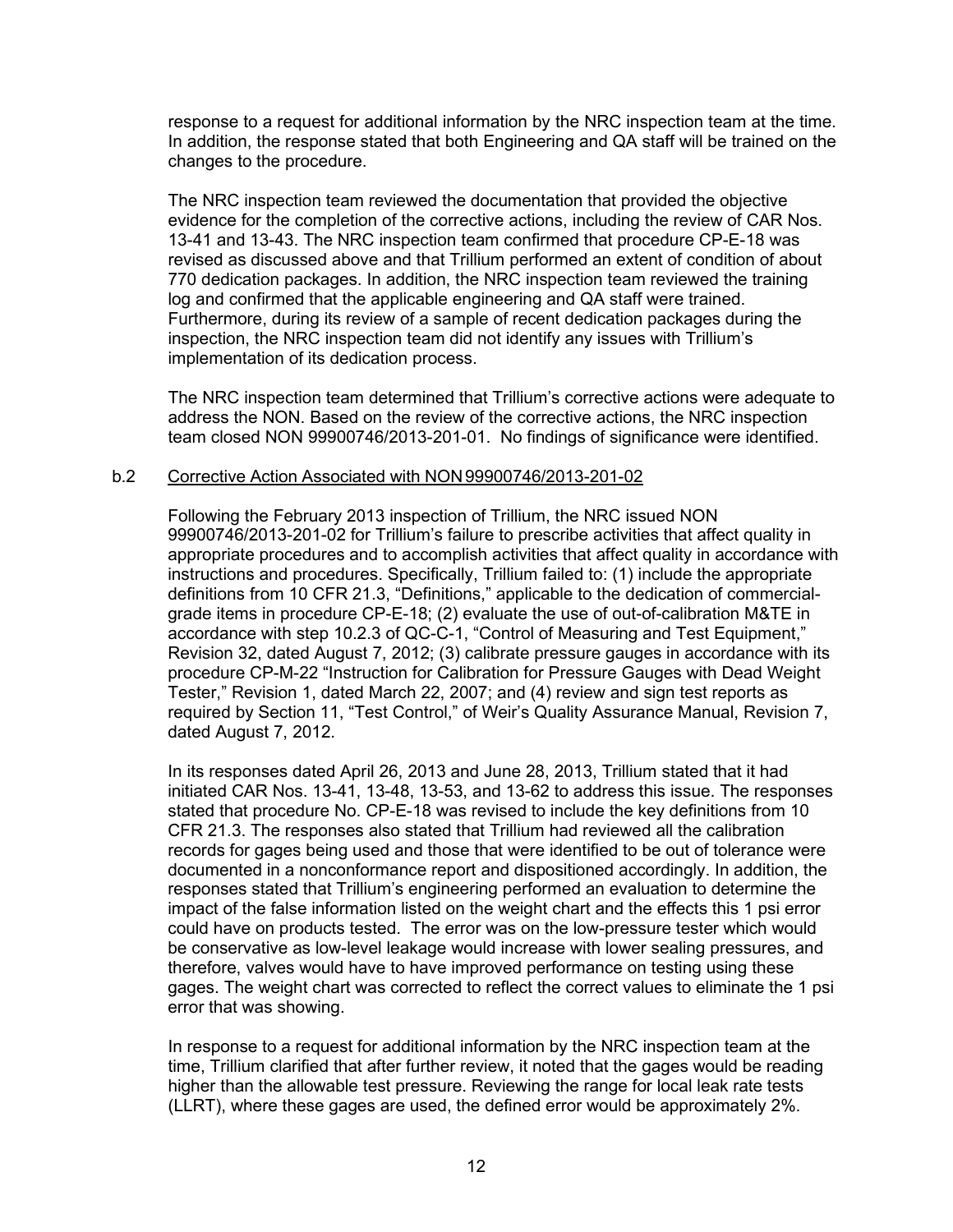Based on the gage error and test pressure range, the additional error could create some potential concerns that some valves may have been tested with a pressure greater then allowed by the LLRT criteria. In accordance with CAR 13-62, Trillium performed a technical justification for all testing previously conducted. The responses also stated that the weight chart would be added to procedure CP-M-22, "Calibration of Pressure Gages with the Dead Weight Tester."

Furthermore, the responses stated that an extent of condition was performed to ensure that all test reports since August 1, 2012 were reviewed in accordance with the QA Manual requirements. In accordance with CAR 13-53, the QA Engineer would stamp the report with an approval stamp then sign and date the report after verifying that the gages have been recalibrated. Lastly, the responses stated that training was provided to the QA Engineering staff as well as the (ANI).

The NRC inspection team reviewed the documentation that provided the objective evidence for the completion of the corrective actions, including the review of CAR Nos. 13-41, 13-48, 13-53, and 13-62. The NRC inspection team confirmed that: (1) procedure CP-E-18 was updated; (2) Trillium is adequately opening nonconformance reports for measuring and test equipment found to be out of calibration; (3) a new dead weight tester chart was created and added to procedure No. CP-Q-48, "Issuing and Controlling Pressure Gages," Revision 2, dated October 10, 2013 and work instruction No. WI-Q-48-01, Revision 0, dated February 24, 2020 (both of these documents superseded CP-M-22); and (4) training was provided as applicable on the requirements for signing the test reports.

The NRC inspection team determined that Trillium's corrective actions were adequate to address the NON. Based on the review of the corrective actions, the NRC inspection team closed NON 99900746/2013-201-02. No findings of significance were identified.

#### b.3 Corrective Action Associated with NON99900746/2013-201-03

Following the February 2013 inspection of Trillium, the NRC issued NON 99900746/2013-201-03 for Trillium's failure to verify the effectiveness of the control of quality by contractors and subcontractors. Specifically, Trillium failed to perform annual evaluations of suppliers holding certificates of authorization from the American Society of Mechanical Engineers (ASME) Accreditation Program in accordance with the guidance in Regulatory Guide (RG) 1.28, "Quality Assurance Program Requirements (Design and Construction)," Revision 3, dated August1985.

In its response dated April 26, 2013, Trillium stated that it had initiated CAR No. 13-47 to address this issue. The response stated that a review of the Westinghouse Design Specification identified in that the specification specifically invoked NRC RG 1.28, which specifies that "the applicant or licensee should perform or arrange for annual evaluations of suppliers." The response also stated that in accordance with procedure CP-Q-26, "Performance Assessment for Suppliers of Materials/Item," only non-accredited Material Organizations required an annual performance assessment/evaluation. In addition, the response stated that: (1) procedure CP-Q-26 was revised to include all suppliers of safety-related materials, items or services; (2) the Approved Suppliers List was updated to require all suppliers, except for commercial suppliers, to have annual performance assessments; and (3) performance assessments were performed as required.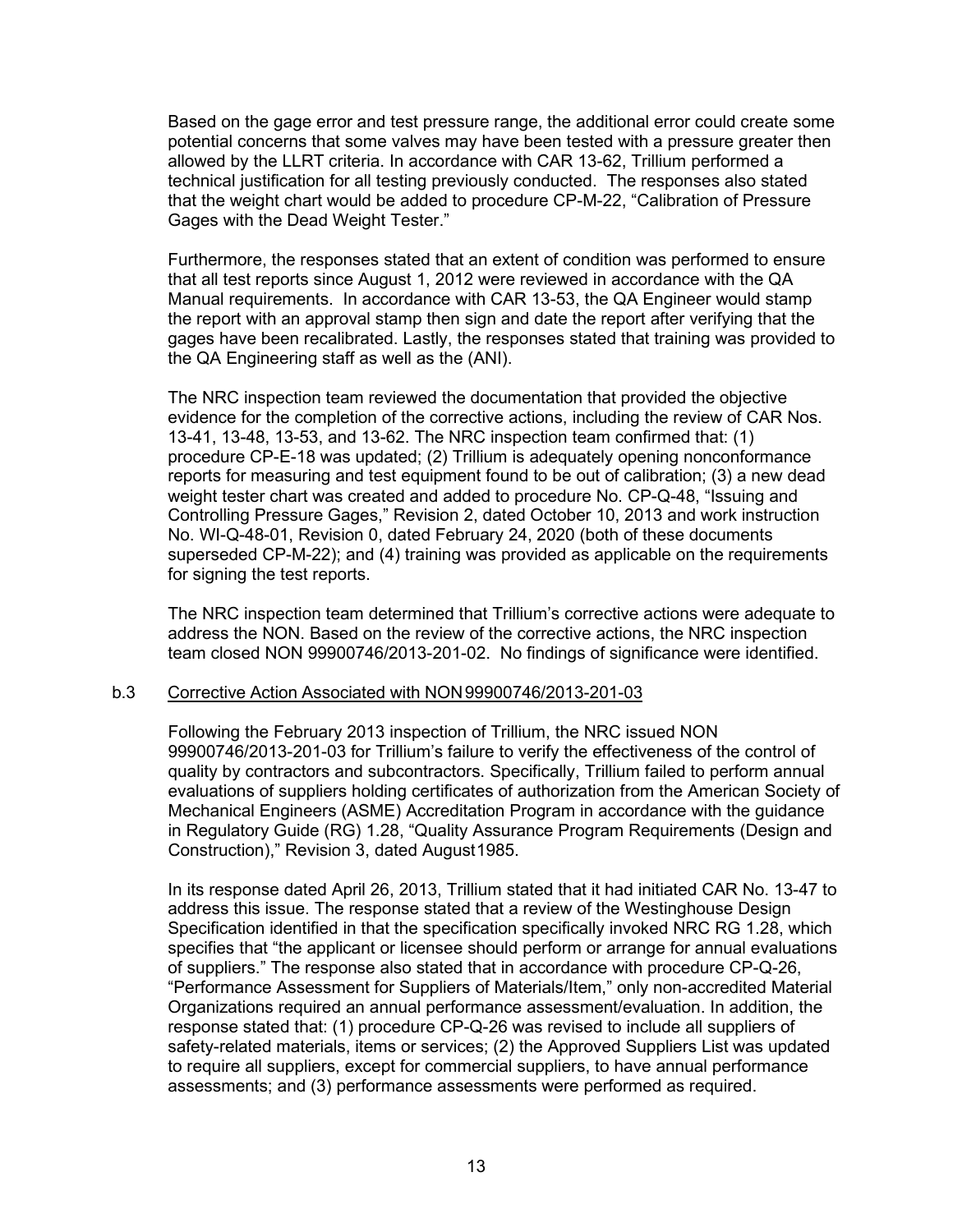The NRC inspection team reviewed the documentation that provided the objective evidence for the completion of the corrective actions, including the review of CAR No. 13-47. The NRC inspection team confirmed that procedure CP-Q-26 and the ASL were revised as discussed above. In addition, the NRC inspection team verified that annual performance assessments are being performed.

The NRC inspection team determined that Trillium's corrective actions were adequate to address the NON. Based on the review of the corrective actions, the NRC inspection team closed NON 99900746/2013-201-03. No findings of significance were identified.

#### b.4 Corrective Action Associated with NON99900746/2013-201-04

Following the February 2013 inspection of Trillium, the NRC issued NON 99900746/2013-201-04 for Trillium's failure to ensure that nondestructive testing was controlled and accomplished in accordance with applicable codes. Specifically, Trillium failed to perform visual inspections of the fillet welds to verify that they met the requirements in Subsection NC-4427 of Section III of the ASME B&PV Code, 1998 Edition, 2000 Addenda.

In its responses dated April 26, 2013 and June 28, 2013, Trillium stated that it had initiated CAR No. 13-46 to address this issue. The responses stated procedure No. CP-Q-38, "Performing Visual Inspection of Materials and Items," Revision 0, dated October 8, 2003, was revised to include the inspection of fillet and tack welds in accordance with Subsection NC-4427 of Section III of the ASME B&PV Code. The response also stated that training was provided on the revised procedure and the requirements of the ASME B&PV Code with both the Quality Control (QC) inspection staff and all of Trillium welding personnel.

In response to a request for additional information by the NRC inspection team at the time, Trillium clarified that all Trillium welders were trained to remove all tack welds in lieu of incorporating them into the final weld. A re-inspection of approximately 100 fillet welds on the AP-1000 project was performed and found to be acceptable to the Engineering design documents.

The NRC inspection team reviewed the documentation that provided the objective evidence for the completion of the corrective actions, including the review of CAR No. 13-46. The NRC inspection team confirmed that Work Instruction No. WI-Q-38-01, Revision 0, dated April 18, 2019 (this document superseded CP-Q-38), was revised to include the inspection of fillet and tack welds in accordance with Subsection NC-4427 of Section III of the ASME B&PV Code. In addition, the NRC inspection team reviewed the training log and confirmed that the applicable QC inspection staff and the welders were trained.

The NRC inspection team determined that Trillium 's corrective actions were adequate to address the NON. Based on the review of the corrective actions, the NRC inspection team closed NON 99900746/2013-201-04. No findings of significance were identified.

# b.5 Corrective Action Associated with NON99900746/2013-201-05

Following the February 2013 inspection of Trillium, the NRC issued NON 99900746/2013-201-05 for Trillium's failure to verify that all test requirements have been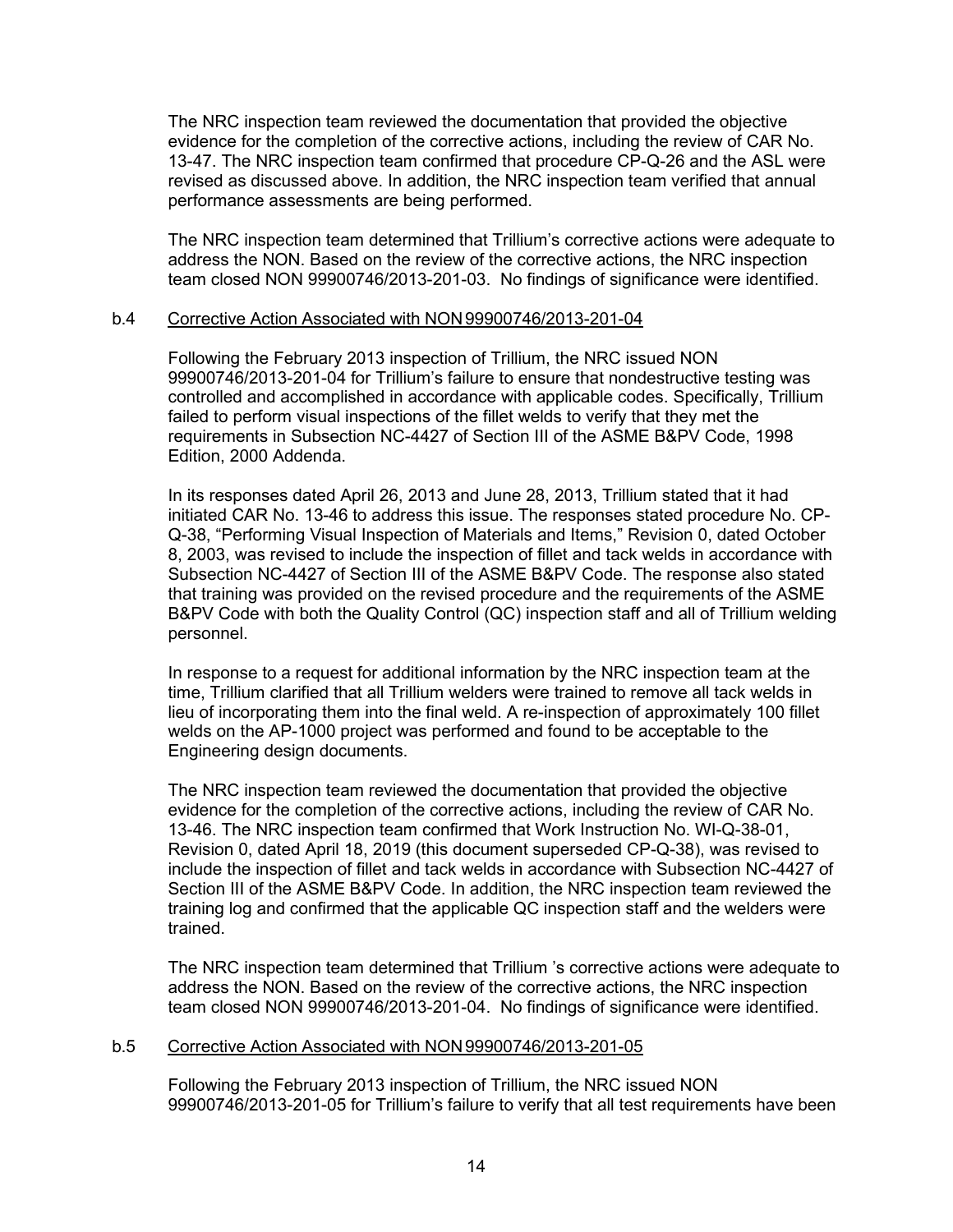satisfied. Specifically, Trillium failed to verify that the water quality for the test fluid met the specification requirements for chloride ion, fluoride, conductivity, and pH in accordance with Test Procedure 321-54536. Weir was unable to determine chloride ion and fluoride concentration and did not identify that conductivity and pH were out of tolerance.

In its response dated April 26, 2013, Trillium stated that it had initiated CAR No. 13-52 to address this issue. The responses stated that the test results provided showed both the conditions of the water prior to adding rust preventative and the results including rust preventative. The conditions showed as being nonconforming only when the rust preventative was added. The response also stated that Trillium Valves would install a "point of use" system for supply of deionized (DI) water to the test stands for testing valves. This system will comprise of a portable tank and transfer pump with quick disconnects at the stand. Used water will be transferred to waste tanks for disposal. Portable tanks will be filled with DI water from a main generation system at the time of need and transferred to the test stand for use. An extent condition review will be performed to determine the impact of using the DI water with rust preventative on all the WEC valves tested to date.

The NRC inspection team reviewed the documentation that provided the objective evidence for the completion of the corrective actions, including the review of CAR No. 13-52. The NRC inspection team confirmed the installation of the "point of use" system for supplying DI water for use during testing. The NRC inspection team noted that in its response to the NRC, Trillium made an additional commitment to the NRC to perform an extent of condition review but did not include it as part of CAR No. 13-52. During the inspection, Trillium could not find any objective evidence that the extent of condition review was performed. Trillium initiated CAR No. 1041 to address this issue. While at the time of the inspection there was no objective evidence that an extent of condition was performed, the NRC inspection team considered this issue to be minor as any valves that were tested with DI water would have been inspected prior to shipping as well as inspected again during the receiving and acceptance process. In addition, there have been no 10 CFR Part 21 notifications associated these valves.

The NRC inspection team determined that Trillium 's corrective actions were adequate to address the NON. Based on the review of the corrective actions, the NRC inspection team closed NON 99900746/2013-201-05. No findings of significance were identified.

#### b.6 Corrective Action Associated with NON99900746/2013-201-06

Following the February 2013 inspection of Trillium, the NRC issued NON 99900746/2013-201-06 for Trillium's failure to ensure that conditions adverse to quality were promptly identified and corrected. Specifically, Trillium failed to: (1) enter an issue related to Certificates of Compliance (C of Cs) into its corrective action program related to a commitment made to the NRC in a letter dated February 17, 2009; (2) perform an extent of condition to evaluate the effect of improperly dedicated commercial testing services from a supplier for items that had already been shipped; and (3) perform an extent of condition to evaluate how the inadequate dedication would affect the M&TE, where this equipment might have been used, and how it would affect safety-related components.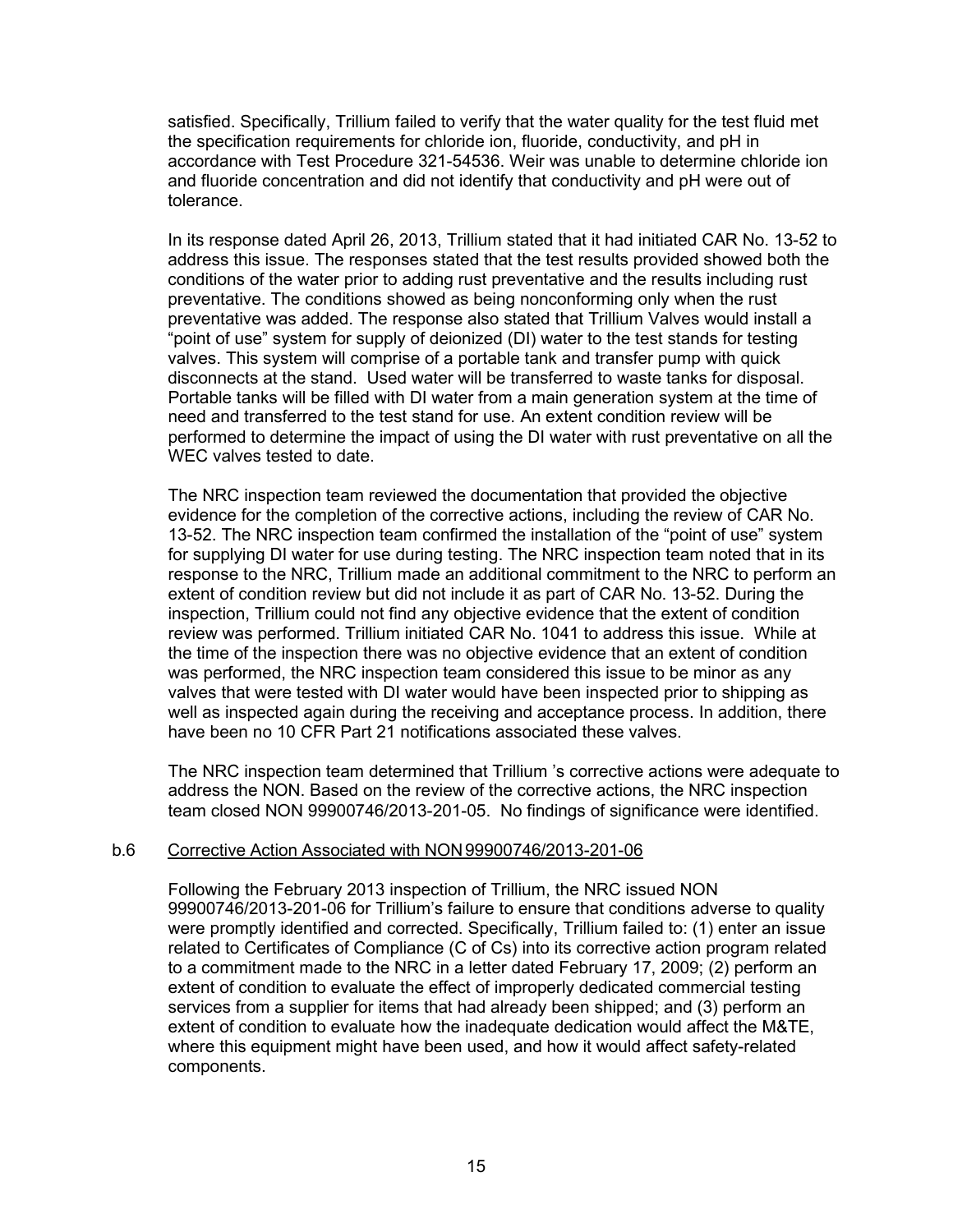In its responses dated April 26, 2013 and June 28, 2013, Trillium stated that it had initiated CAR Nos. 13-51 and 13-63 to address these issues. The responses stated that Trillium did find where the QA Records Coordinator was maintaining a list certification issues by suppliers to identify all documentation issues, and that going forward, certification issues would be documented in the nonconformance reporting system. The responses also stated that the supplier of commercial testing services was only used once as a safety-related supplier so there was no need to perform an extent of condition review specific to the supplier. In addition, the responses stated that Trillium would: (1) establish critical characteristics and technical evaluations for the calibration suppliers and each of the family of M&TE; (2) perform appropriate commercial-grade surveys of these calibration suppliers, and perform an extent condition review to determine the impact of the M&TE used on previous orders.

The NRC inspection team reviewed the documentation that provided the objective evidence for the completion of the corrective actions, including a review of CAR Nos. 13- 51 and 13-63. From the sample of documents reviewed, the NRC inspection team did not identify any issues with the review of C of Cs and confirmed that the commercial testing supplier was only used once. In addition, the NRC inspection team confirmed that Trillium appropriately developed technical evaluations, identified critical characteristics, and performed commercial-grade surveys of its calibration suppliers.

The NRC inspection team determined that Trillium's corrective actions were adequate to address the NON. Based on the review of the corrective actions, the NRC inspection team closed NON 99900746/2013-201-06. No findings of significance were identified.

#### c. Conclusion

The NRC inspection team concluded that Trillium is implementing its nonconforming materials, parts, or components and corrective action programs in accordance with the regulatory requirements of Criterion XV and Criterion XVI of Appendix B to 10 CFR Part 50. Based on the limited sample of documents reviewed, the NRC inspection team also determined that Trillium is effectively implementing its policies and procedures associated with the nonconforming materials, parts, or components and corrective action programs. No findings of significance were identified.

#### 5. Entrance and Exit Meetings

On June 13, 2021, the NRC inspection team discussed the scope of the inspection with Ms. Memarie Burke Trillium's Director of Quality Assurance, Mark Claffey Trillium's President, and other members of Trillium's management and technical staff. On June 18, 2021, the NRC inspection team presented the inspection results and observations during an exit meeting with Ms. Burke and other members of Trillium's management and technical staff. The attachment to this report lists the attendees of the entrance and exit meetings, as well as those individuals whom the NRC inspection team interviewed.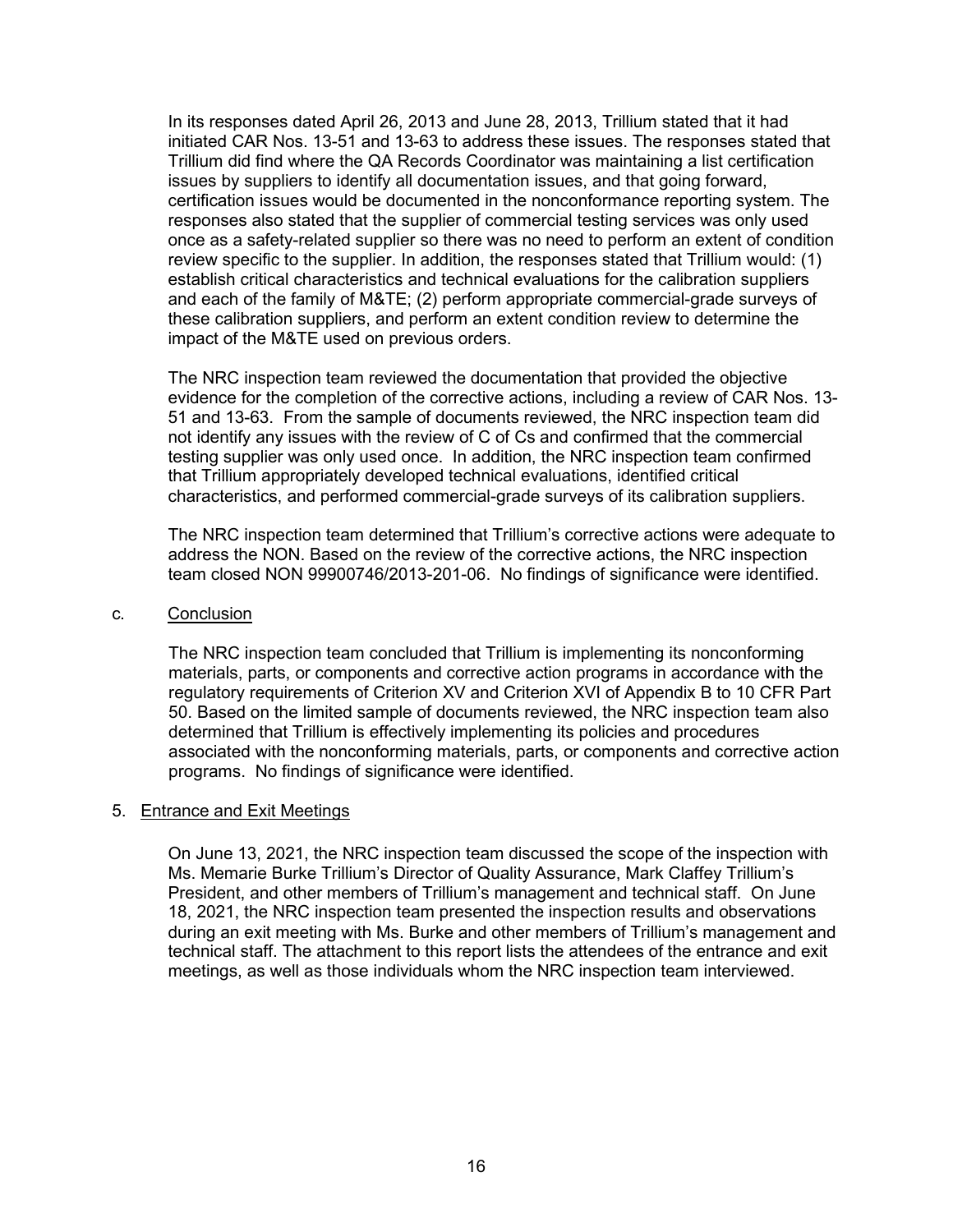# **ATTACHMENT**

# 1. ENTRANCE/EXIT MEETING ATTENDEES

| <b>Name</b>            | <b>Title</b>                                      | <b>Affiliation</b>                                  | <b>Entrance</b> | <b>Exit</b> | <b>Interviewed</b> |
|------------------------|---------------------------------------------------|-----------------------------------------------------|-----------------|-------------|--------------------|
| <b>Memarie Burke</b>   | Director of Quality<br>Assurance (QA)             | Trillium<br><b>Valves USA</b><br>(Trillium)         | X               | X           | X                  |
| <b>Mark Claffey</b>    | President                                         | Trillium                                            | X               | X           |                    |
| <b>Jeff LeBlanc</b>    | <b>Supply Chain</b><br>Quality and<br>Development | Trillium                                            | X               |             |                    |
| <b>Vincent Titone</b>  | <b>Director of Product</b><br>Management          | Trillium                                            | X               |             |                    |
| Karli Raymond          | QA Manager                                        | Trillium                                            | X               | X           |                    |
| <b>Kevin McPherson</b> | Director of<br>Operations                         | Trillium                                            | X               | X           |                    |
| Donna Sewall           | <b>EHS Manager</b>                                | Trillium                                            | X               | X           |                    |
| Erika Masse            | <b>HR Generalist</b>                              | Trillium                                            | X               |             |                    |
| <b>Steve Szpak</b>     | <b>Director of Sales</b><br>and Marketing         | Trillium                                            | X               | X           |                    |
| <b>Allen Fisher</b>    | Director of<br>Engineering                        | Trillium                                            | X               | X           |                    |
| <b>Adam Curtis</b>     | <b>Director of Customer</b><br>Operations         | Trillium                                            | X               | X           |                    |
| Linda Gagnon           | <b>Global IT Director</b>                         | Trillium                                            |                 | X           |                    |
| Jack Zhang             | <b>Director of Finance</b>                        | Trillium                                            |                 | X           |                    |
| Kerri Kavanagh         | <b>Branch Chief</b>                               | <b>Nuclear</b><br>Regulatory<br>Commission<br>(NRC) |                 | X           |                    |
| Aaron Armstrong        | <b>Team Leader</b>                                | <b>NRC</b>                                          | X               | X           |                    |
| Dong Park              | Inspector                                         | <b>NRC</b>                                          | X.              | X           |                    |
| Odunayo Ayegbusi       | Inspector                                         | <b>NRC</b>                                          | X.              | X           |                    |
| Yamir Diaz-Castillo    | Inspector                                         | <b>NRC</b>                                          | X.              | X           |                    |
| lan Tseng*             | Mechanical<br>Engineer                            | <b>NRC</b>                                          | X               | X           |                    |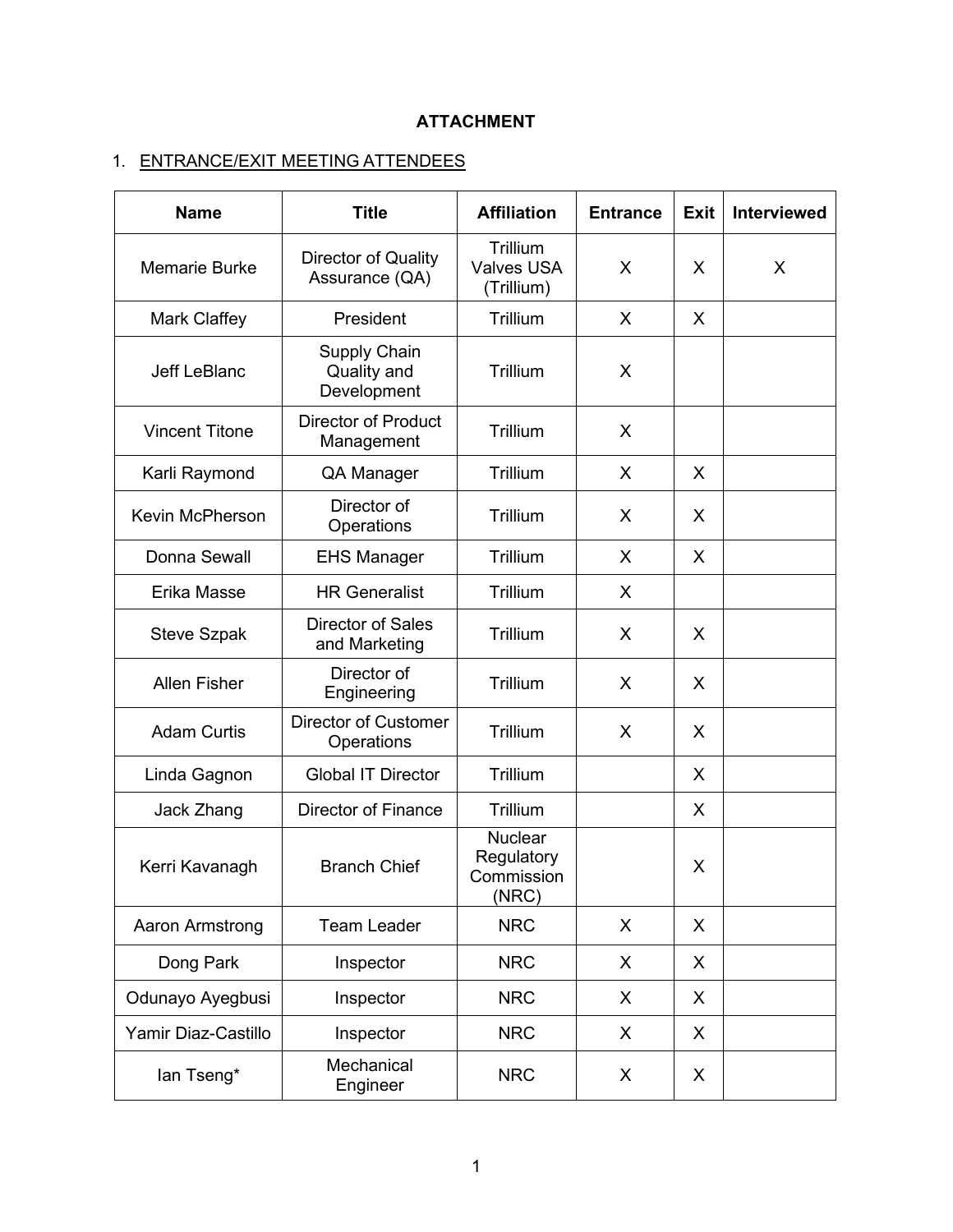| <b>Name</b>           | Title                                | <b>Affiliation</b> | <b>Entrance</b> | <b>Exit</b> | Interviewed |
|-----------------------|--------------------------------------|--------------------|-----------------|-------------|-------------|
| Thomas<br>Scarbrough* | <b>Senior Mechanical</b><br>Engineer | <b>NRC</b>         | X               | X           |             |
| Gurjendra Bedi*       | Mechanical<br>Engineer               | <b>NRC</b>         | X               |             |             |
| <b>Greg Suber</b>     | <b>Deputy Director</b>               | NRC                |                 | X           |             |

\* Present via telephone or computer

## 2. INSPECTION PROCEDURES USED

Inspection Procedure (IP) 36100, "Inspection of 10 CFR Part 21 and Programs for Reporting Defects and Noncompliance," dated May 16, 2019.

IP 43002, "Routine Inspections of Nuclear Vendors," dated January 27, 2017.

IP 43004, "Inspection of Commercial-Grade Dedication Programs," dated January 27, 2017.

## 3. LIST OF ITEMS OPENED, CLOSED, ANDDISCUSSED

| <b>Item Number</b>   | <b>Status</b> | <b>Type</b>                       | <b>Description</b>   |
|----------------------|---------------|-----------------------------------|----------------------|
| 99900746/2013-201-01 | <b>CLOSED</b> | Notice of<br>Nonconformance (NON) | <b>Criterion III</b> |
| 99900746/2013-201-02 | <b>CLOSED</b> | <b>NON</b>                        | Criterion V          |
| 99900746/2013-201-03 | <b>CLOSED</b> | <b>NON</b>                        | <b>Criterion VII</b> |
| 99900746/2013-201-04 | <b>CLOSED</b> | <b>NON</b>                        | <b>Criterion IX</b>  |
| 99900746/2013-201-05 | <b>CLOSED</b> | <b>NON</b>                        | <b>Criterion XI</b>  |
| 99900746/2013-201-06 | <b>CLOSED</b> | <b>NON</b>                        | <b>Criterion XVI</b> |

# 4. DOCUMENTS REVIEWED

# Part 21 Evaluation

- 10 CFR 21 041819, dated April 18,2019
- 10 CFR 21 062119, dated June 21, 2019
- 10 CFR 21 011020, dated January 10,2020
- 10 CFR 21 030520, dated March 5, 2020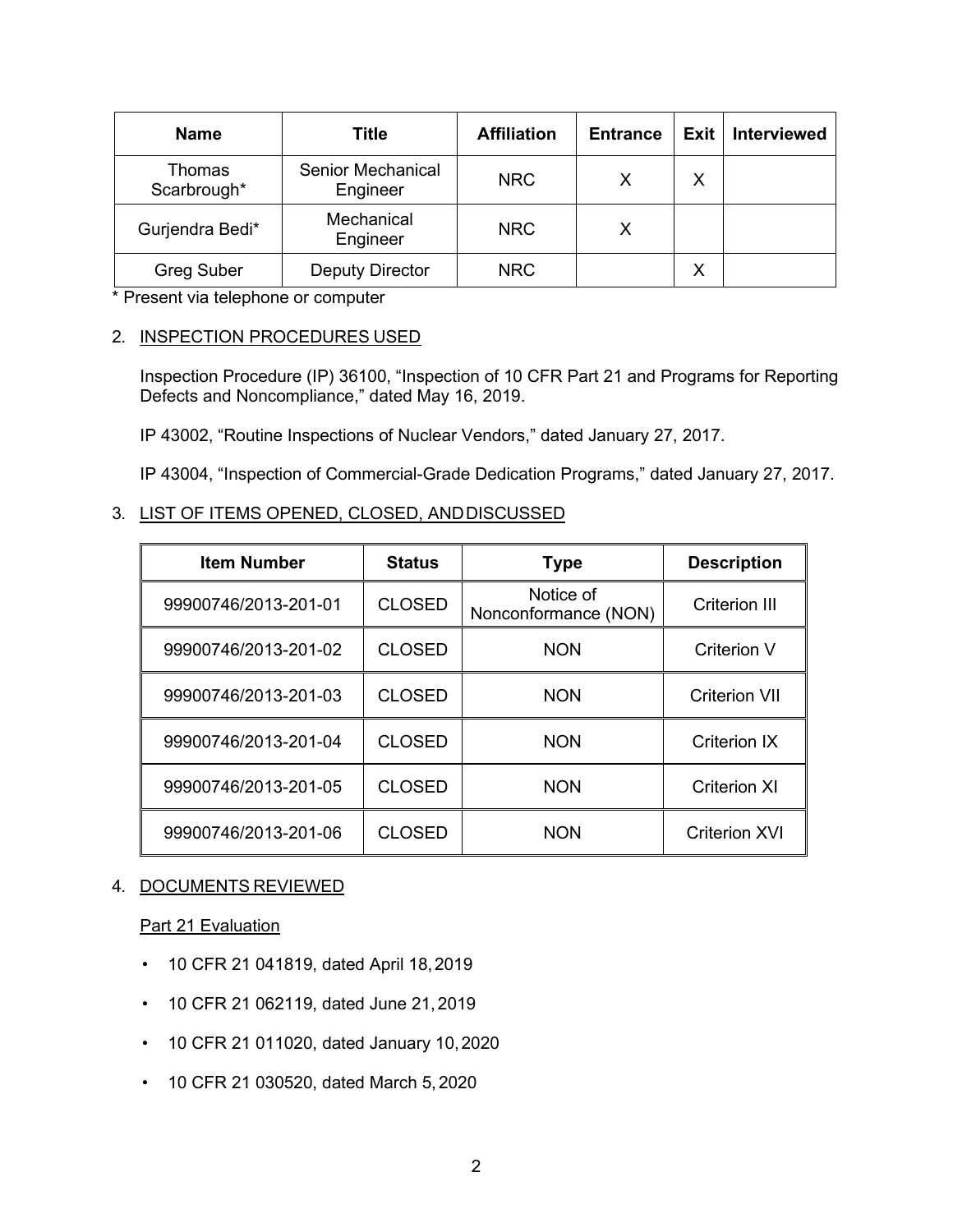# Design Review Reports and Drawings

- Inter-Departmental Document Transmittal document for Trillium Order No. 0010002345, dated December 14, 2020, transmitting Design Report Addenda DRA-304-50472-A (Revision 2) to Design Report 304-50472, Revision 3 and Assembly Drawing10002345- 10, Revision 1
- Atwood and Morrill Design Review Report No. 304-50472 "Design/Seismic Report for 30-in. Tricentric Valves for Entergy Operations P.O. No. RBY 01631 for River Bend Station," Revision 3, dated July 18,2001
- Weir Procedure No. 315-10001614 , "Static Seismic Test Procedure and Report for Tricentric Butterfly Valves, Talen – Susquehanna Hardened Containment Vent System," Revision 1, dated April 25, 2016
- Weir- Atwood and Morrill Drawing No, 10001814 for 8-inch Gate Valve, Revision 4, dated July 25, 2018
- Tricentric Atwood and Morrill Drawing No. 10002345 for 30-inch Class 150 Tricentric Valve, Revision 1, dated November 10,2020
- Weir- Atwood and Morrill Drawing No, 10001987 for 1.5-inch-300 Swing Check Valve, Revision 1, dated November 28,2020
- Tricentric Atwood and Morrill Drawing No. 52182-A, for 8-inch 150 OSY Gate Valve Manual Drive Weld End, Revision 12, October 2,2020

# Commercial Grade Dedication

- Customer Order (CO)No. 20016100, Piston Seal Peach Bottom Nuclear Stations, dated June 2, 2020
- CO No. 20016103, Rod Seal / Rush order Peach Bottom Nuclear Stations, dated June 5, 2020

# Policies and Procedures

- Company Procedure (CP)-Q-02, "Corrective Action Program," Revision 18, datedAugust 10, 2020
- CP-Q-05, "Preparing and Processing the Non-Conformance Report," Revision 8, dated December 21, 2020
- CP-E-20, "Reporting Defects and Noncompliance Under '10 CFR Part 21," Revision8, dated February 4, 2021
- CP-P-01, "Purchasing," Revision 14, dated March 28,2018
- CP-Q-04, "Auditor Qualification Program," Revision 4, dated December 17, 2018
- CP-Q-29, "Procedure for Supplier Audit and Surveys," Revision 6, dated January 31, 2019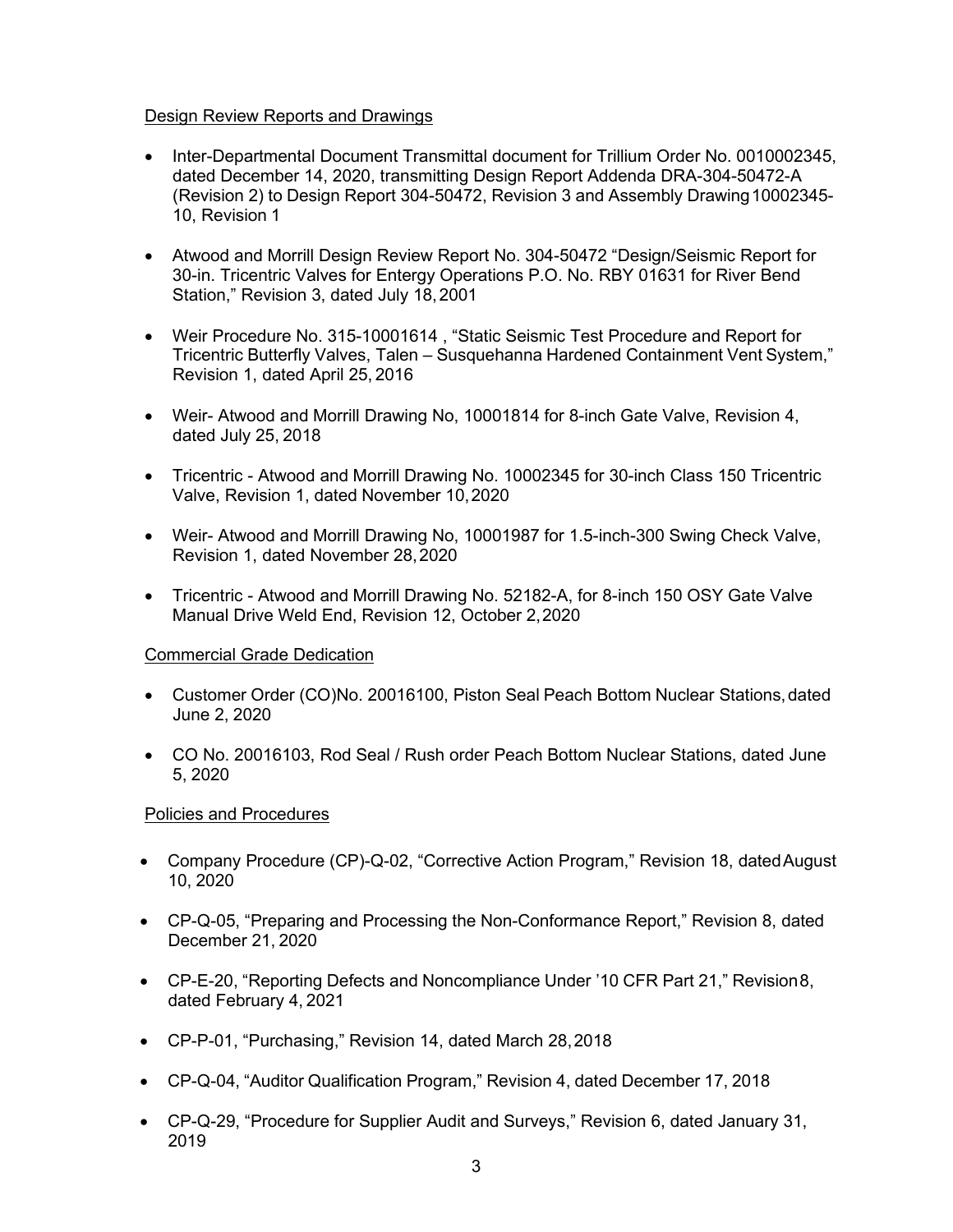- CP-Q-30, "Lead Auditor Training and Qualification," Revision 5, dated April 30, 2012
- CP-Q-56, "Procedure for the Performance and the Documentation of Vision Exam," Revision 1, dated May 6,2020
- QC-C-1, "Control of Measuring and Test Equipment," Revision 35, dated October2, 2018
- Trillium Valves USA Quality Assurance Manual for American Society of Mechanical Engineers (ASME) Section III - Division 1, Class 1, 2, and 3, 10 CFR 50 AppendixB, Valves, Valve Parts & Appurtenances and Supplying Materials, Revision 4, dated February 28, 2020
- CP)-E-11, "Controlling Changes to Engineering Documents," Revision 7, dated December 16, 2020
- CP-E-13, "Preparing, checking and maintaining Bills of Material," Revision 6, dated January 29, 2020
- CP-E-22, "Controlling Design of Products under ASME, Section III, Division 1 and 10 CFR 50 Appendix B," Revision 13, dated February 1,2021
- CP-E-18, "Control of Commercial Grade Items to Be Dedicated for use in Nuclear Safety Related Application," Revision 11, dated May 20,2020
- CP-E-26, "Qualifying of Certifying Engineers to Mandatory Appendix XXIII of ASME Section III Appendices," Revision 6, dated January 29,2020
- CP 90-61-014, "Procuring, Receiving, Storing, and In-Process Handling ofWelding Electrodes, Wires, and Materials," Revision 7, dated April 3,2017
- CP No. 90-64-171, "Plasma Arc Hardsurfacing of Alloy #21 on Carbon Steel (P-1)," Revision 4, dated July 19, 2017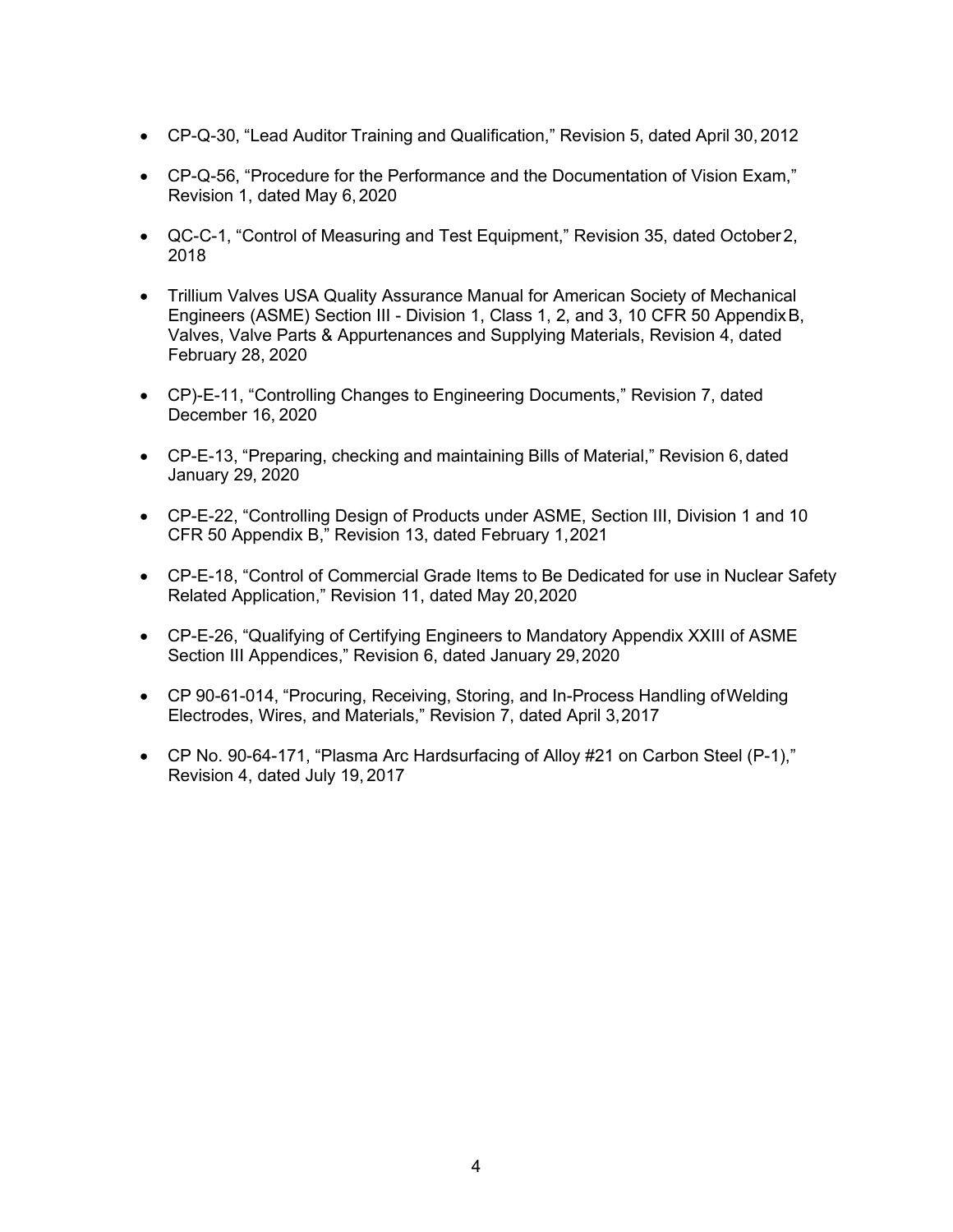- CP No. 90-64-010, "Gas Tungsten ARC Hardsurfacing of Valve trim (P-1) material," Revision 13, dated February 12,2020
- CP No. 90-64-126, "Gas Tungsten ARC welding of Carbon Steel (P-1 groupnon-impact material)," Revision 13, dated May 17,20217
- CP No. 90-67-028, "Visible Liquid Penetrant Examination Procedure in Accordance with ASME Section III, V, VIII, Division 1 and ASME B16.34," Revision 16, dated April 28, 2020
- Work Instruction E-22-01, "Guide for Classification of Valve Parts," Revision 1, dated September 3, 2020
- Weld Technique Record for Mark Leedham for weld procedure No. 90-64-171, Revision 4, for customer order No.2-16942-10
- ASME Code Welder Qualification Master List, Revision 55, dated February 23,2021
- Dedication Page for American National Standard Institute/International Organizationfor Standardization/International Electrotechnical Commission Standard No. 17025:2005 and/or 2017 accreditation for two suppliers of calibration services, Revision 2, dated January 24, 2020
- Purchase Order (PO) No. 2041855 for calibration services, Revision 0, dated August 5, 2020
- PO No. 2039835 for calibration services, Revision 0, dated December 19,2019
- PO No. 2042919 for non-destructive testing services, Revision 1, dated December 11, 2020
- PO No. 2043466 for mechanical and electro polishing services, Revision 0, dated February 22, 2021
- Technical Evaluation (TE) No. TE-000042 for calibration services, Revision 2, dated January 22, 2020
	- Commercial-Grade Survey Report of a commercial supplier of calibration services performed on August 6, 2019
	- Commercial-Grade Survey Report of a commercial supplier of calibration services performed on November 14, 2018
	- Liquid penetrant (PT) non-destructive examination report of a body and ring for a swing check valve, class 1500, 12-inch body, SA351 material, Class 1, ASME B&PV Code, 1968 edition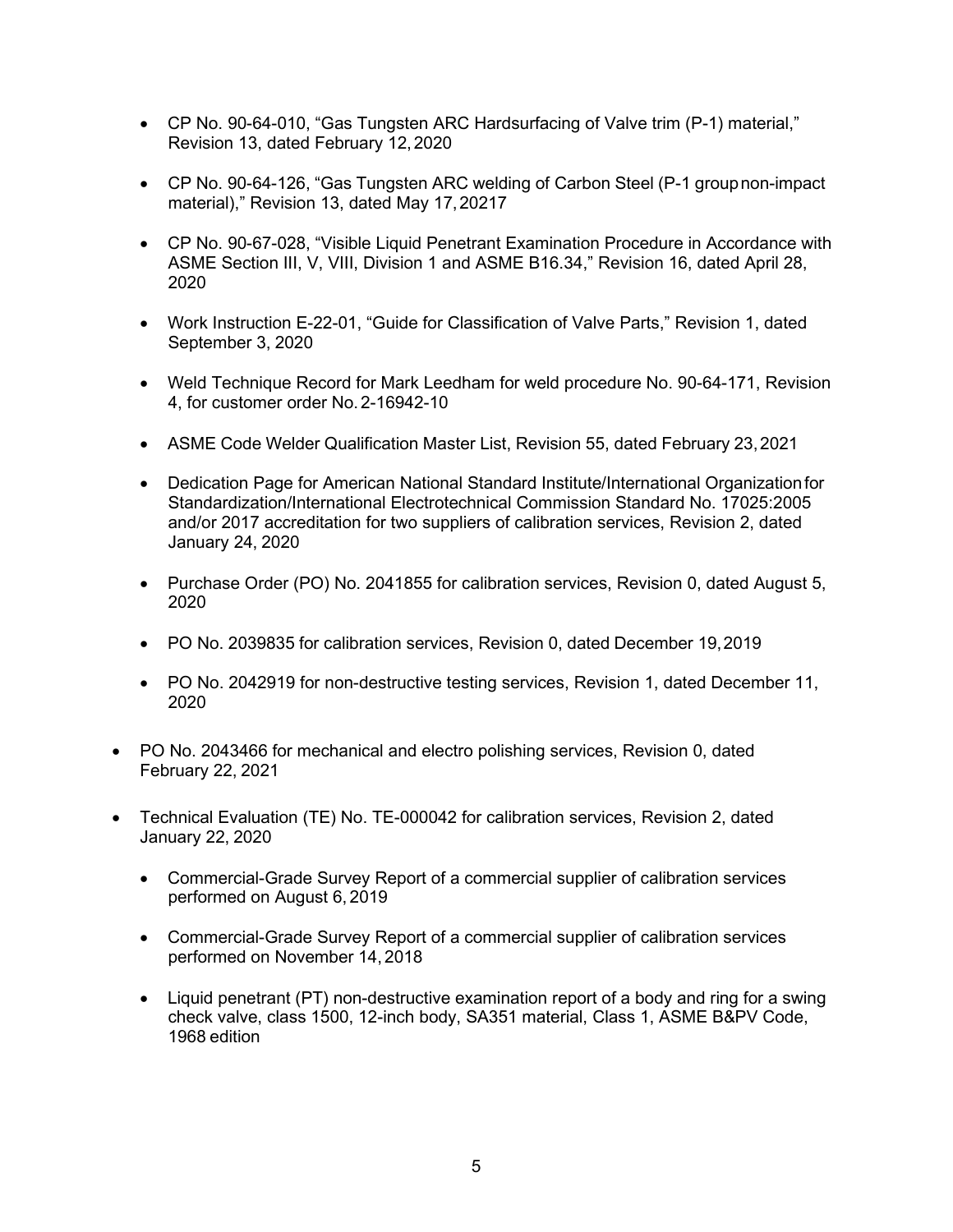- Certification of Contaminant Content for PT cleaner, batch No. 19E075, dated May 22, 2019
- Certification of Contaminant Content for PT penetrant, batch No. 17A061, dated January 19, 2017
- Manufacturing Order (MO) No. 0026601 for a body and ring for a 12-inch swing check valve, SA351, Class 1, ASME B&PV Code Section III, 1968edition
- MO No. 0026987 for 24-inch poppet main steam isolation valve, SA105, Class 1, ASME B&PV Code Section III, 1971 edition
- Atwood and Morrill Procedure No. 308-50472 , "Weak Link Analysis for 30-inch Tricentric Valves for Entergy Operations P.O. No. RBY 01631 for River Bend Station," Revision 1, dated May 9,2001

# Corrective Action Reports (CARs)

- Nonconformance (NCR), CAR & Customer Complaint List 072020 -Present
- CAR 13-35
- CAR 13-41
- CAR 13-43
- CAR 13-46
- CAR 13-47
- CAR 13-48
- CAR 13-51
- CAR 13-52
- CAR 13-53
- CAR 13-54
- CAR 13-62
- CAR 1009
- CAR 1011
- CAR 1029
- CAR 1030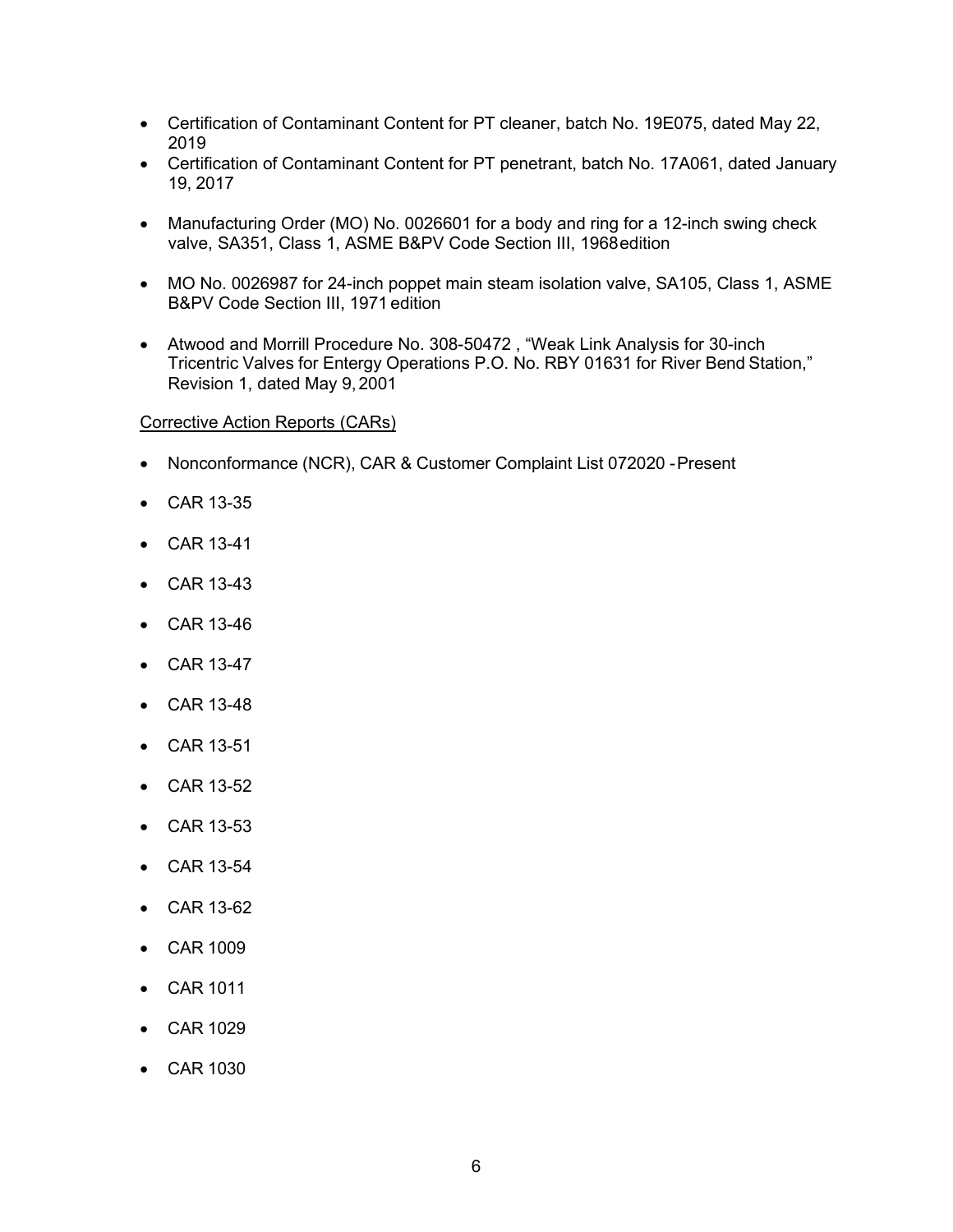- CAR 19-46
- CAR 20-18
- Supplier Corrective Action (SCA) 1011
- SCA 1012
- SCA 1013

# Corrective Actions Opened During the NRC Inspection

- CAR 1039
- CAR 1040
- CAR 1041

## Purchase Orders, Audit Reports, and Commercial-Grade Surveys

- CO No. 0020016841-10 dated July 30,2018
- PO No. 2043285/1 dated January 29,2021
- TE-000179, dated July 26, 2019
- TE-000042, . dated November 6,2018
- NIAC Assessment Evaluation dated February 13,2019
- WVC USA Commercial Grade Survey Report dated July 25,2016
- Supplier Audit Report dated February 5,2019
- Supplier Audit Report dated March 11,2020
- Commercial Grade Supplier Survey Report dated April 3, 2019
- Internal Audit Report, dated October 29,2018
- Internal Audit Report, dated May 17,2019
- Internal Audit Report, dated October 14,2020
- PO 2041813, Calibration Services, dated July 30,2020
- PO 2043587
- PO 2044334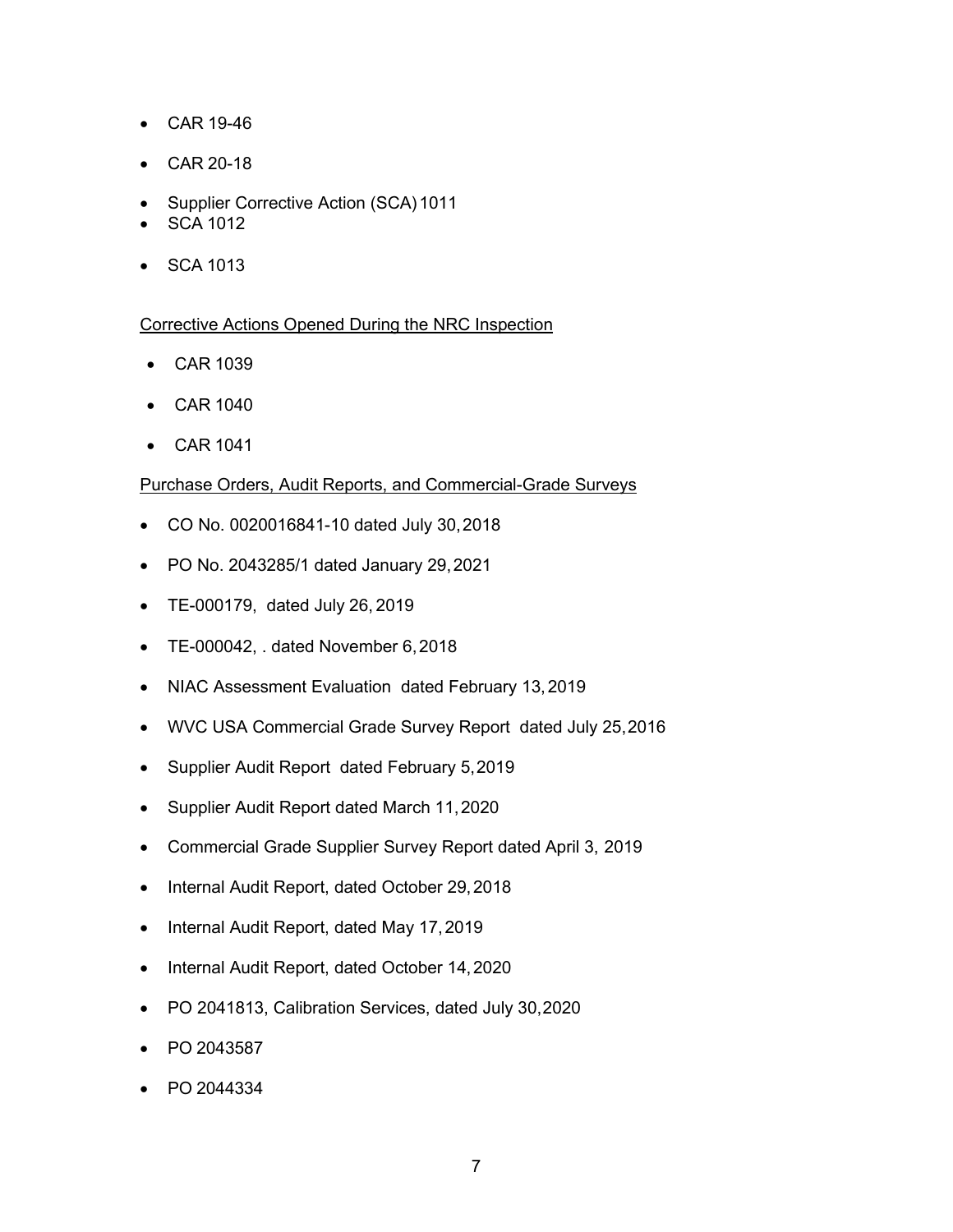- Entergy PO No. 10604796, River Bend 30-inch Tricentric Butterfly Valve, Revision 4, dated January 27, 2021
- Georgia Power PO No. SNG10133303 , Hatch 8-inch Gate Valve, Revision 5, dated February 15, 2017
- Georgia Power Company PO , Vogtle Units 1 and 2 1.5-inch Swing Check Valve, Revision 2, dated July 28, 2017
- DTE Electric Company PO No. 4701277857 , Fermi-2 8-inch Gate Valve, PO change dated January 27, 2020
- Audit report for supplier No. 24029, audit performed on June 18-20,2019
- Audit report for supplier No. 121561, audit performed on January 26-28,2021
- Audit report for supplier No. 24018, audit performed on September 10-13,2019
- Audit report for supplier No. 1702, audit performed on September 2-4,2020
- Audit report for a supplier of machining services, audit performed on October 10, 2019

## Nonconformance Reports (NCR)

- NCR 70148
- NCR 70149
- NCR 70272
- NCR 70279
- NRC 70280
- NRC 70281
- NCR 70285
- NCR 70536
- NCR 70495
- NCR 70500
- NCR 70502